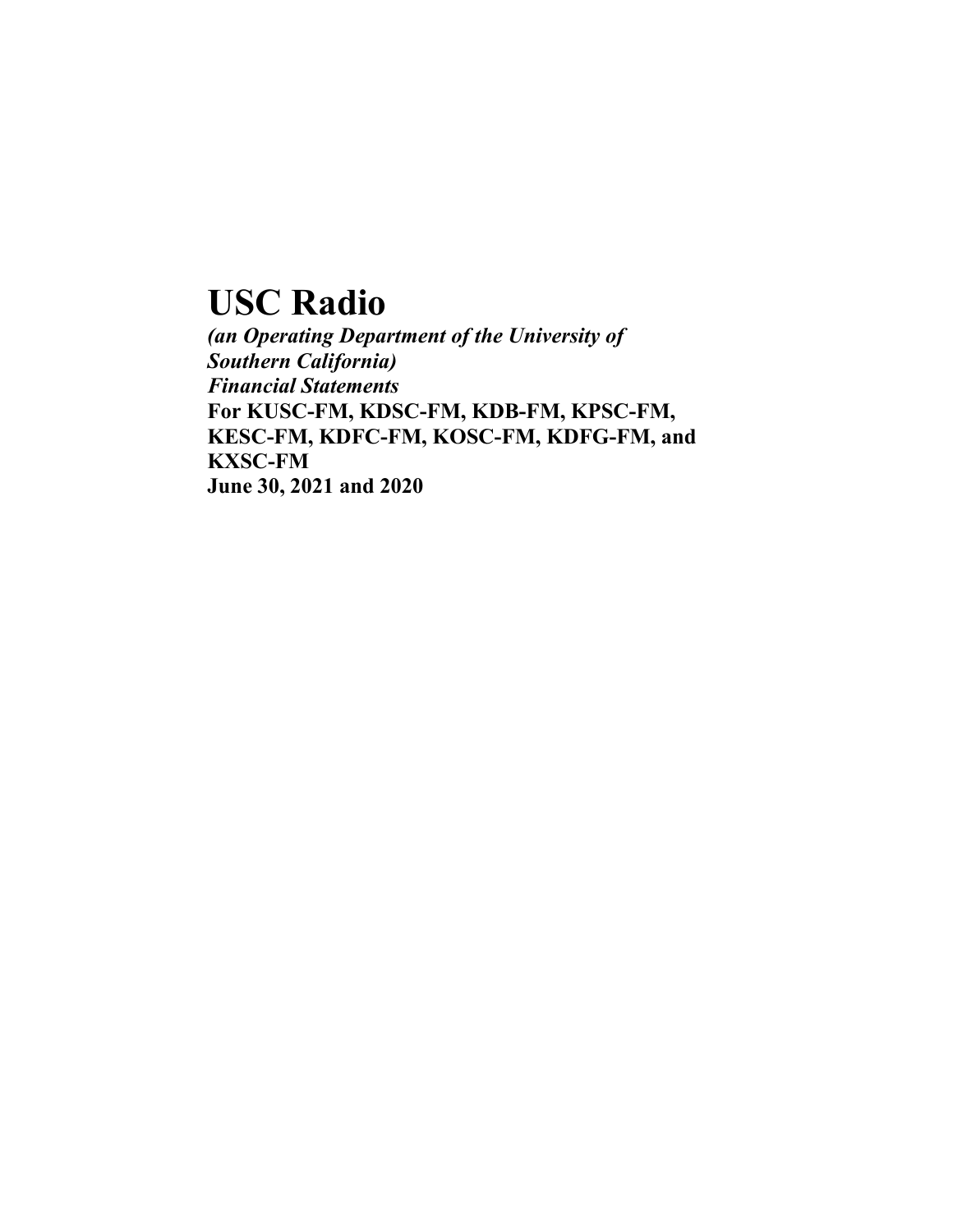# **USC Radio**

### (an Operating Department of the University of Southern California) **Index to Financial Statements** June 30, 2021 and 2020

|                             | Page (s) |
|-----------------------------|----------|
|                             |          |
| <b>Financial Statements</b> |          |
|                             |          |
|                             |          |
|                             |          |
|                             |          |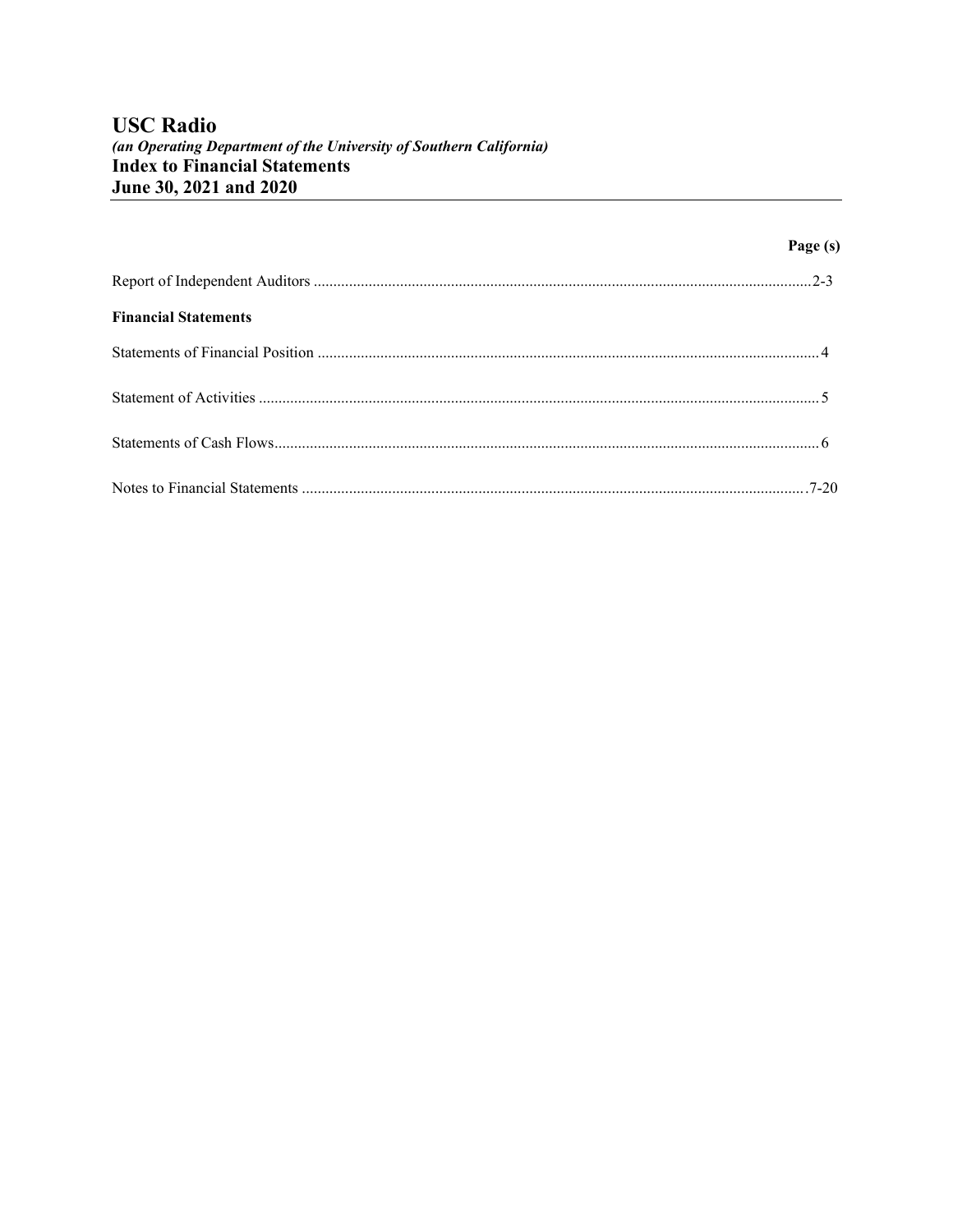

### Report of Independent Auditors

To the Board of Trustees of the University of Southern California

We have audited the accompanying financial statements of USC Radio (an Operating Department of the University of Southern California) ("USC Radio"), which comprise the statements of financial position as of June 30, 2021 and 2020, and the related statements of activities for the year ended June 30, 2021 and of cash flows for the years ended June 30, 2021 and 2020.

#### Management's Responsibility for the Financial Statements

Management is responsible for the preparation and fair presentation of the financial statements in accordance with accounting principles generally accepted in the United States of America; this includes the design, implementation, and maintenance of internal control relevant to the preparation and fair presentation of financial statements that are free from material misstatement, whether due to fraud or error.

#### Auditors' Responsibility

Our responsibility is to express an opinion on the financial statements based on our audits. We conducted our audits in accordance with auditing standards generally accepted in the United States of America. Those standards require that we plan and perform the audit to obtain reasonable assurance about whether the financial statements are free from material misstatement.

An audit involves performing procedures to obtain audit evidence about the amounts and disclosures in the financial statements. The procedures selected depend on our judgment, including the assessment of the risks of material misstatement of the financial statements, whether due to fraud or error. In making those risk assessments, we consider internal control relevant to USC Radio's preparation and fair presentation of the financial statements in order to design audit procedures that are appropriate in the circumstances, but not for the purpose of expressing an opinion on the effectiveness of USC Radio's internal control. Accordingly, we express no such opinion. An audit also includes evaluating the appropriateness of accounting policies used and the reasonableness of significant accounting estimates made by management, as well as evaluating the overall presentation of the financial statements. We believe that the audit evidence we have obtained is sufficient and appropriate to provide a basis for our audit opinion.

#### **Opinion**

In our opinion, the financial statements referred to above present fairly, in all material respects, the financial position of USC Radio (an Operating Department of the University of Southern California) as of June 30, 2021 and 2020, and the changes in its net assets for the year ended June 30, 2021 and its cash flows for the years ended June 30, 2021 and 2020 in accordance with accounting principles generally accepted in the United States of America.

#### Emphasis of Matter

As discussed in Note 2 to the financial statements, USC Radio changed the manner in which it accounts for leases in 2021. Our opinion is not modified with respect to this matter.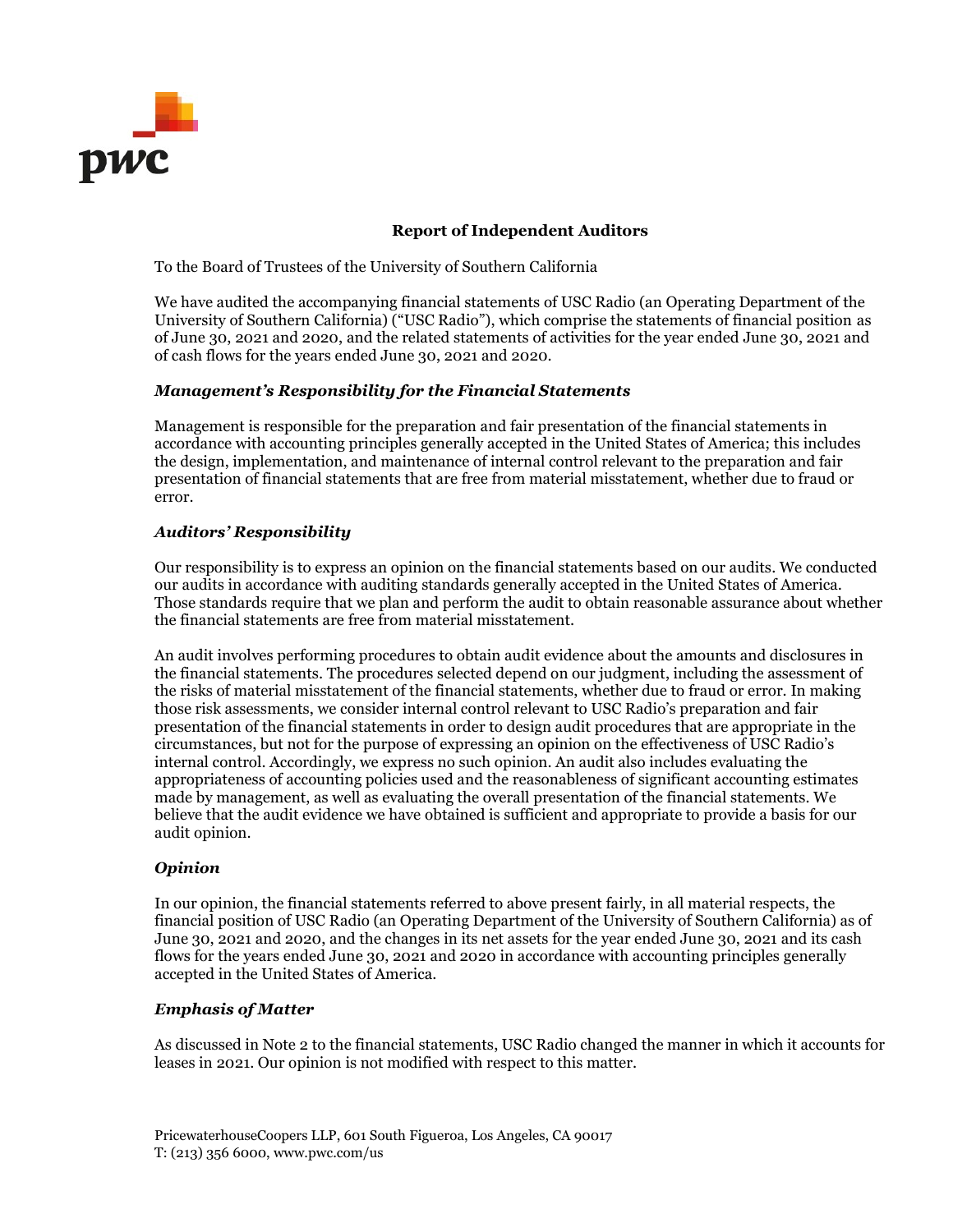

### Other Matter

We previously audited the statement of financial position as of June 30, 2020, and the related statements of activities and of cash flows for the year then ended (the statement of activities is not presented herein), and in our report dated February 11, 2021, we expressed an unmodified opinion on those financial statements. In our opinion, the information set forth in the accompanying summarized financial information for the year ended June 30, 2020 is consistent, in all material respects, with the audited financial statements from which it has been derived.

Psiccurateshouse Coopers LLP

Los Angeles, California December 17, 2021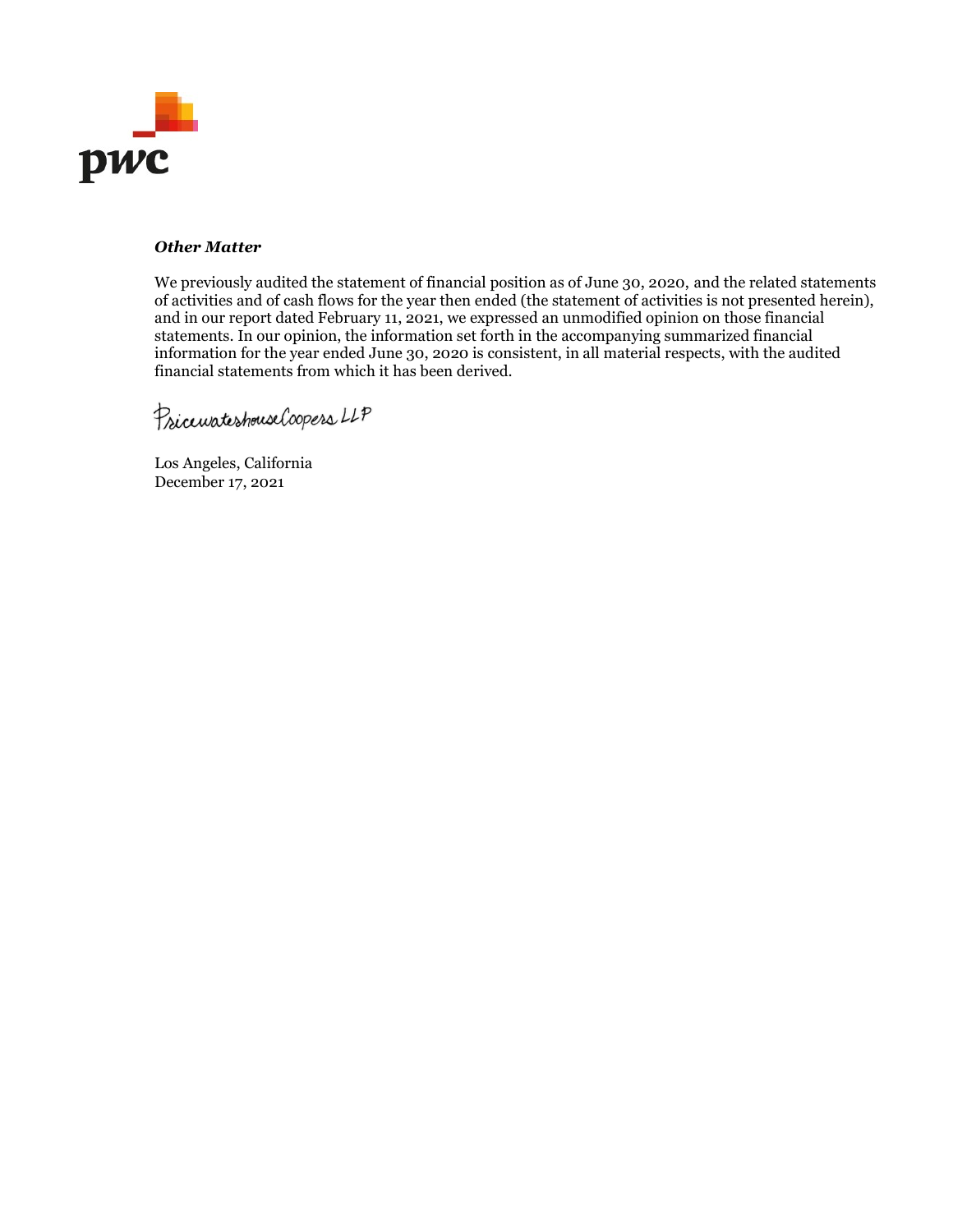# **USC Radio**

### *(an Operating Department of the University of Southern California)* **Statements of Financial Position As of June 30, 2021 and 2020**

|                                                   |    | 2021       |    | 2020       |
|---------------------------------------------------|----|------------|----|------------|
| <b>Assets</b>                                     |    |            |    |            |
| Cash                                              | \$ |            | \$ |            |
| Accounts receivable                               |    | 1,367,395  |    | 209,945    |
| Pledges receivable                                |    | 329,249    |    | 784,691    |
| Investments                                       |    | 11,279,812 |    | 8,345,843  |
| Due from the University of Southern California    |    | 17,323,049 |    | 14,989,405 |
| Intangible assets                                 |    | 17,097,719 |    | 17,097,719 |
| Right-of-use assets - operating leases            |    | 4,653,399  |    |            |
| Property and equipment, net                       |    | 3,425,331  |    | 411,979    |
| <b>Total assets</b>                               | S  | 55,475,954 | \$ | 41,839,582 |
| <b>Liabilities and Net Assets</b>                 |    |            |    |            |
| Liabilities                                       |    |            |    |            |
| Accounts payable and accrued expenses             | \$ | 511,519    | \$ | 484,293    |
| Deferred revenue                                  |    | 806,548    |    | 970,484    |
| Note payable to University of Southern California |    | 1,656,628  |    | 2,279,596  |
| Actuarial liability for annuities payable         |    | 607,682    |    | 602,737    |
| Operating lease obligations                       |    | 4,879,026  |    |            |
| Total liabilities                                 | S  | 8,461,403  | \$ | 4,337,110  |
| Net assets                                        |    |            |    |            |
| Without donor restrictions                        |    | 38,296,020 |    | 30,647,871 |
| With donor restrictions                           |    | 8,718,531  |    | 6,854,601  |
| Total net assets                                  |    | 47,014,551 |    | 37,502,472 |
| <b>Total liabilities and net assets</b>           | S  | 55,475,954 | S  | 41,839,582 |

The accompanying notes are an integral part of these financial statements.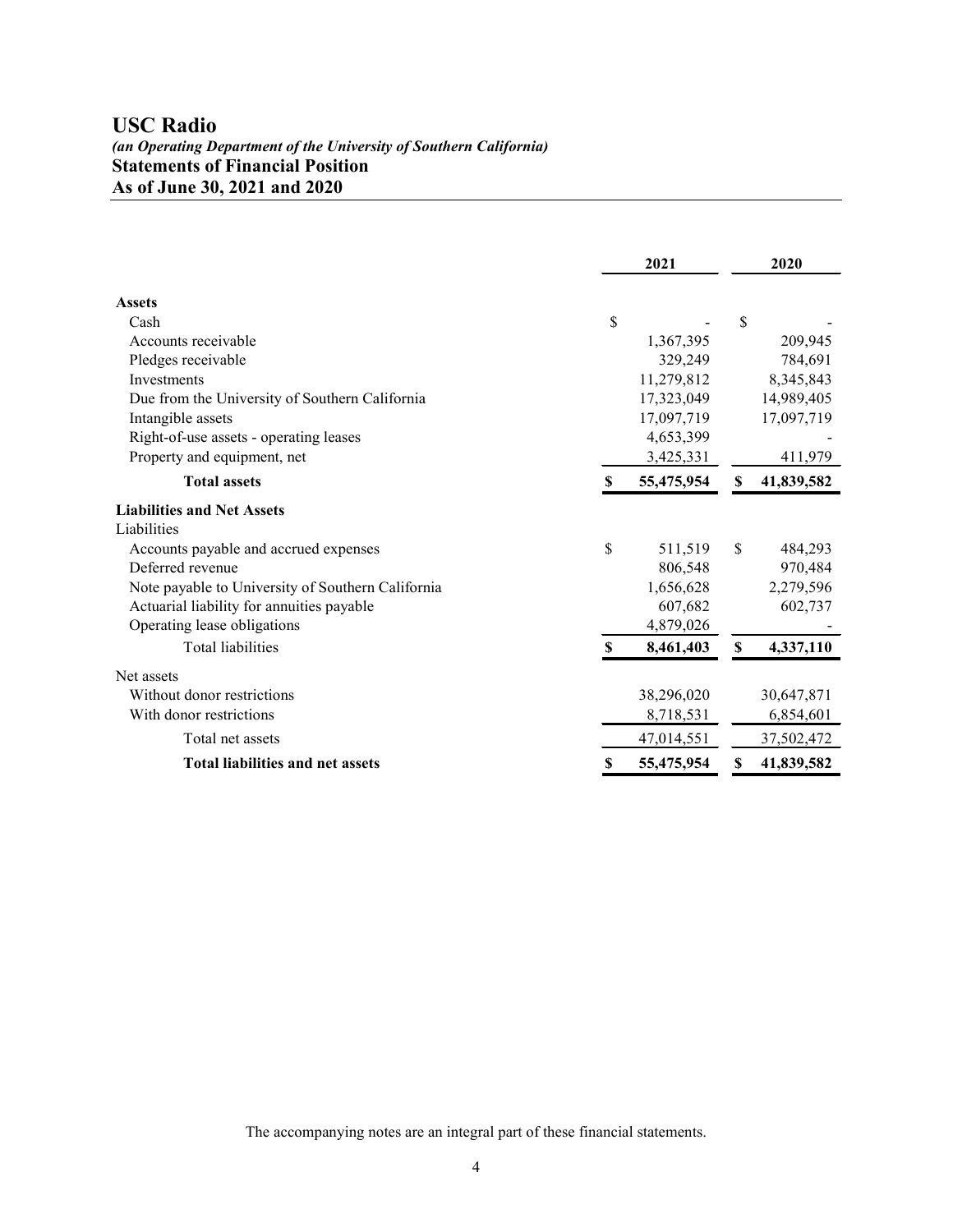# **USC Radio**

### *(an Operating Department of the University of Southern California)* **Statement of Activities for the year ended June 30, 2021, with summarized comparative information for the year ended June 30, 2020**

|                                               | <b>Without Donor</b><br><b>Restrictions</b> | <b>With Donor</b><br><b>Restrictions</b> |            | 2021<br><b>Total</b> |            |    |            | 2020<br><b>Total</b> |  |
|-----------------------------------------------|---------------------------------------------|------------------------------------------|------------|----------------------|------------|----|------------|----------------------|--|
| <b>Revenue, Support and Other</b>             |                                             |                                          |            |                      |            |    |            |                      |  |
| Subscription, associate and individual        |                                             |                                          |            |                      |            |    |            |                      |  |
| contributions                                 | \$<br>17,432,793                            | \$                                       | 146,220    | \$                   | 17,579,013 | \$ | 13,399,697 |                      |  |
| Corporation and foundation                    | 2,029,302                                   |                                          |            |                      | 2,029,302  |    | 2,688,621  |                      |  |
| Corporation for Public Broadcasting grants    | 838,085                                     |                                          |            |                      | 838.085    |    | 973,135    |                      |  |
| Investment return                             | 949,700                                     |                                          | 2,204,160  |                      | 3,153,860  |    | 168,063    |                      |  |
| Present value adjustment to annuities payable |                                             |                                          | (8,205)    |                      | (8,205)    |    | (21,075)   |                      |  |
| Other                                         | 29,748                                      |                                          |            |                      | 29,748     |    | 142,220    |                      |  |
| Loss on impairment                            |                                             |                                          |            |                      |            |    | (10,000)   |                      |  |
| Net assets released from restrictions         | 478,245                                     |                                          | (478, 245) |                      |            |    |            |                      |  |
| Total revenue, support and other              | 21,757,873                                  |                                          | 1,863,930  |                      | 23,621,803 |    | 17,340,661 |                      |  |
| <b>Expenses</b>                               |                                             |                                          |            |                      |            |    |            |                      |  |
| Programming and production                    | 4,919,692                                   |                                          |            |                      | 4,919,692  |    | 4,368,961  |                      |  |
| <b>Broadcast operations</b>                   | 2,567,374                                   |                                          |            |                      | 2,567,374  |    | 2,145,599  |                      |  |
| Fundraising                                   | 1,972,747                                   |                                          |            |                      | 1,972,747  |    | 2,488,461  |                      |  |
| Underwriting and grant solicitation           | 2,046,201                                   |                                          |            |                      | 2,046,201  |    | 2,397,304  |                      |  |
| General and administrative                    | 2,233,533                                   |                                          |            |                      | 2,233,533  |    | 2,252,420  |                      |  |
| Web development                               | 370,177                                     |                                          |            |                      | 370,177    |    | 299,745    |                      |  |
| Total expenses                                | 14,109,724                                  |                                          |            |                      | 14,109,724 |    | 13,952,490 |                      |  |
| Change in net assets                          | 7,648,149                                   |                                          | 1,863,930  |                      | 9,512,079  |    | 3,388,171  |                      |  |
| Net assets at beginning of year               | 30,647,871                                  |                                          | 6,854,601  |                      | 37,502,472 |    | 34,114,301 |                      |  |
| Net assets at end of year                     | 38,296,020                                  | S                                        | 8,718,531  | S                    | 47,014,551 | S  | 37,502,472 |                      |  |

The accompanying notes are an integral part of these financial statements.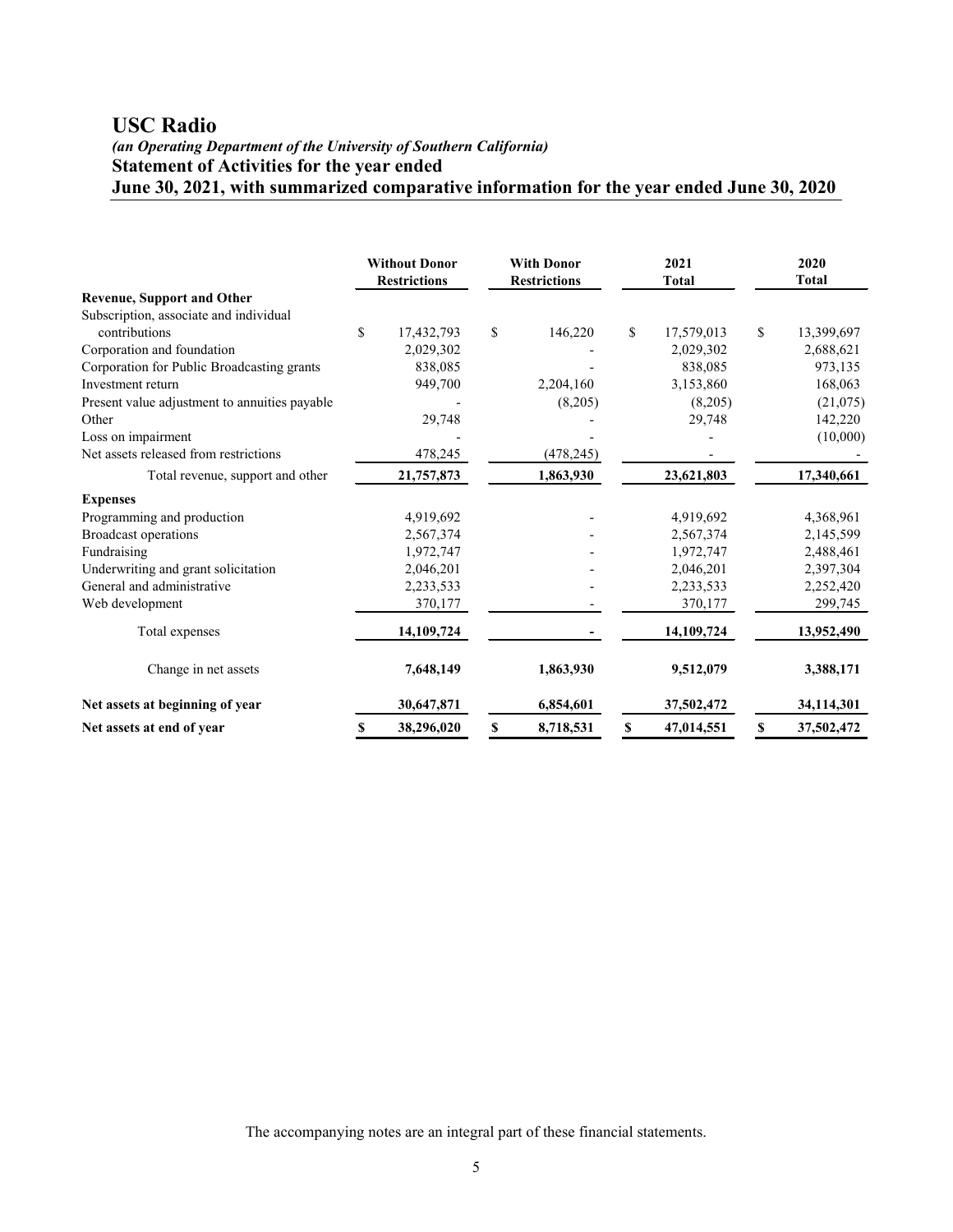## **USC Radio** *(an Operating Department of the University of Southern California)* **Statements of Cash Flows For the Years Ended June 30, 2021 and 2020**

|                                                                 |    | 2021          | 2020            |
|-----------------------------------------------------------------|----|---------------|-----------------|
| Cash flows from operating activities                            |    |               |                 |
| Change in net assets                                            | \$ | 9,512,079     | \$<br>3,388,171 |
| Adjustments to reconcile change in net assets to net cash       |    |               |                 |
| provided by operating activities:                               |    |               |                 |
| Depreciation                                                    |    | 241,099       | 72,947          |
| Net (appreciation) depreciation in fair value of investments    |    | (2,813,811)   | 157,032         |
| Actuarial adjustment to annuities payable                       |    | 8,205         | 21,075          |
| Loss on impairment                                              |    |               | 10,000          |
| Contributions with donor restrictions for long-term investments |    | (123, 418)    | (105,000)       |
| Changes in operating assets and liabilities:                    |    |               |                 |
| (Increase) decrease in accounts receivable                      |    | (1,157,450)   | 129,347         |
| Decrease in pledges receivable                                  |    | 455,442       | 88,932          |
| Increase in accounts payable and accrued expenses               |    | 27,226        | 109,594         |
| Decrease in deferred revenue                                    |    | (163, 936)    | (428,750)       |
| Increase (decrease) in other liabilities                        |    | 225,627       | (663, 777)      |
| Net cash provided by operating activities                       |    | 6,211,063     | 2,779,571       |
| <b>Cash flows from investing activities</b>                     |    |               |                 |
| Proceeds from sale of investments                               |    | 90,377        | 111,241         |
| Purchase of investments                                         |    | (210, 535)    | (143, 836)      |
| Purchases of property and equipment                             |    | (3,254,451)   | (61, 675)       |
| Change in due from the University of Southern California        |    | (2, 333, 644) | (2,150,872)     |
| Net cash used in investing activities                           |    | (5,708,253)   | (2,245,142)     |
| <b>Cash flows from financing activities</b>                     |    |               |                 |
| Endowment contributions with donor restrictions                 |    | 123,418       | 105,000         |
| Decrease in note payable with University of Southern California |    | (622,968)     | (587,706)       |
| Change in annuities payable                                     |    | 74,307        | 38,833          |
| Payment on annuities payable                                    |    | (77, 567)     | (90, 556)       |
| Net cash used in financing activities                           |    | (502, 810)    | (534, 429)      |
| Net change in cash                                              |    |               |                 |
| Cash at beginning of year                                       |    |               |                 |
| Cash at end of year                                             | S  |               | \$              |

The accompanying notes are an integral part of these financial statements.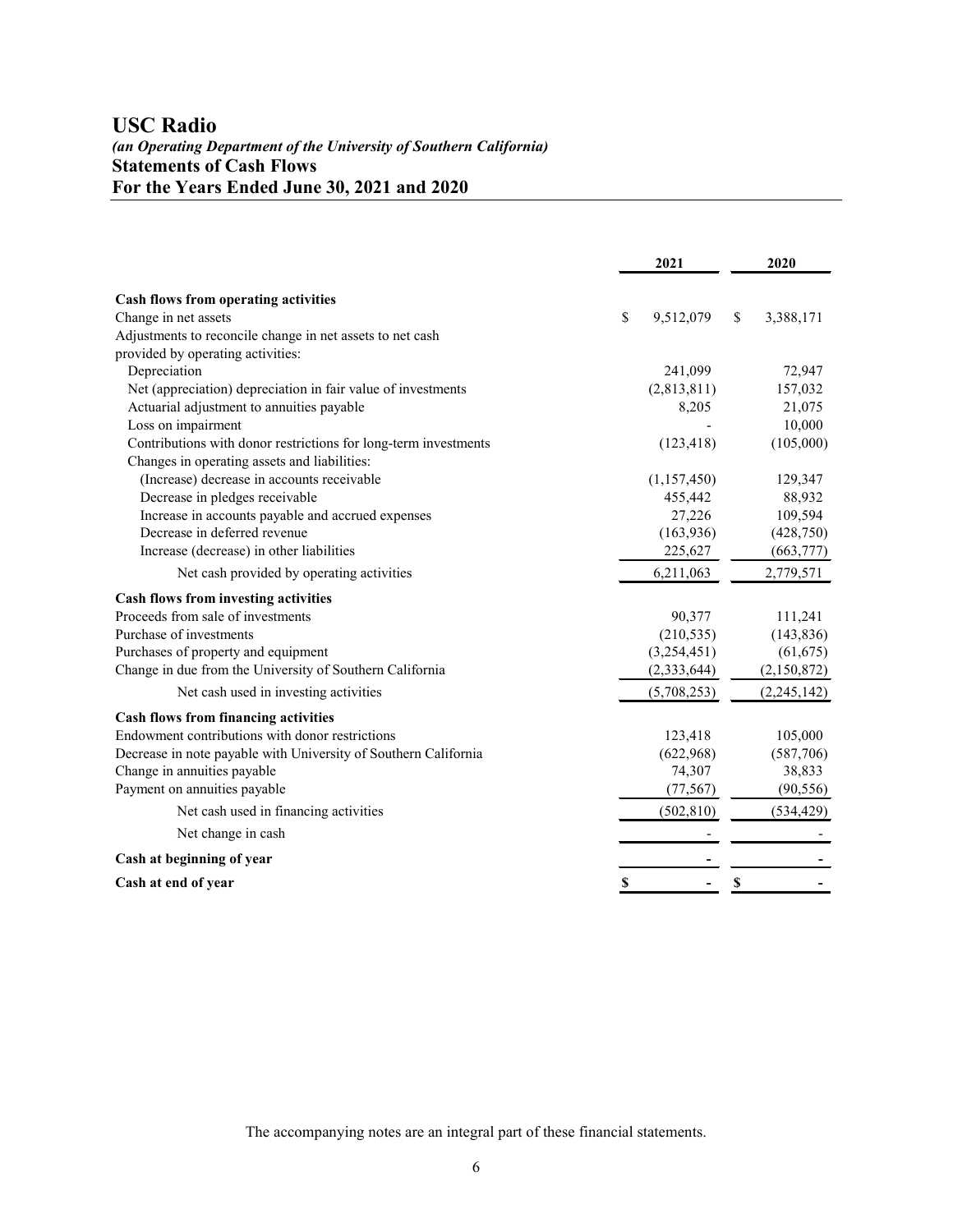#### **Note 1. General**

KUSC-FM, located in Los Angeles, and affiliated stations KDSC-FM, located in Thousand Oaks, KDB-FM, located in Santa Barbara, KPSC-FM, located in Palm Springs, KXSC-FM, located in Sunnyvale, KOSC-FM, located in Angwin, KDFC-FM, located in San Francisco, KESC-FM, located in Morro Bay, and KDFG-FM located in Seaside, (collectively referred to as "USC Radio") are noncommercial, not-for-profit, educational radio stations which are owned and operated by the University of Southern California (the "University"). USC Radio is an operating department of the University of Southern California. The University manages the assets, liabilities and operations of the radio stations and accounts for revenues directly related to the radio stations as well as costs attributable to the radio stations. These costs could be different if USC Radio operated as a separate, stand-alone entity.

In accordance with the *Corporation for Public Broadcasting Financial Reporting Guidelines*, the financial statements of USC Radio reflect the assets, liabilities and operations of KUSC-FM, KDSC-FM, KDB-FM, KPSC-FM, KESC-FM, KOSC-FM, KDFC-FM, KDFG-FM, and KXSC-FM radio stations.

On June 10, 2016, an agreement was entered into by Mount Wilson Broadcasters and USC Radio whereby USC Radio would purchase the broadcast license and certain related assets of KBOQ, a commercial FM station in Seaside, California for \$475,000 and would receive as a donation the broadcast license and certain related assets of KMZT, a commercial FM station in Big Sur, California. The assignment application was filed June 15, 2016, with the Federal Communications Commission by Mount Wilson Broadcasters. The call signs for the stations did not transfer; therefore, they were changed upon closing to KDFG, Seaside and KDFH, Big Sur. On August 26, 2016, a bill of sale was signed pursuant to the agreement dated June 15, 2016. The donated KDFH license and related assets were subsequently surrendered in 2017 as they were not employed by USC Radio. Furthermore, USC Radio recognized a contribution of \$525,000 on the acquisition of KDFG, which was the difference between the purchase price of \$475,000 and the market value of \$1 million that was assigned to the KDFG license.

As of May 1, 2017, KOSC and KDFC swapped call letters. KOSC became KDFC and KDFC became KOSC.

#### **Note 2. Summary of Significant Accounting Policies**

#### **Basis of Presentation**

The accompanying financial statements present the financial position, changes in net assets and cash flows of USC Radio, which includes the radio stations. They have been prepared on the accrual basis of accounting, in accordance with accounting principles generally accepted in the United States of America.

All inter-station transactions have been eliminated in the financial statements.

#### **Net assets without and with donor restrictions**

Net assets without donor restrictions are the part of net assets of a not-for-profit entity that are not subject to donorimposed restrictions. A donor-imposed restriction is a donor stipulation that specifies a use for a contributed asset that is more specific than broad limits resulting from the following: a) the nature of the not-for-profit entity b) the environment in which it operates c) the purposes specified in its articles of incorporation or bylaws, comparable documents, or d) time restrictions.

This classification includes all revenues, gains, and expenses not restricted by donors. USC Radio reports all expenditures, with the exception of investment expenses that are required to be netted against investment return, in this class of net assets since the use of restricted contributions in accordance with donors' stipulations results in the release of the restriction.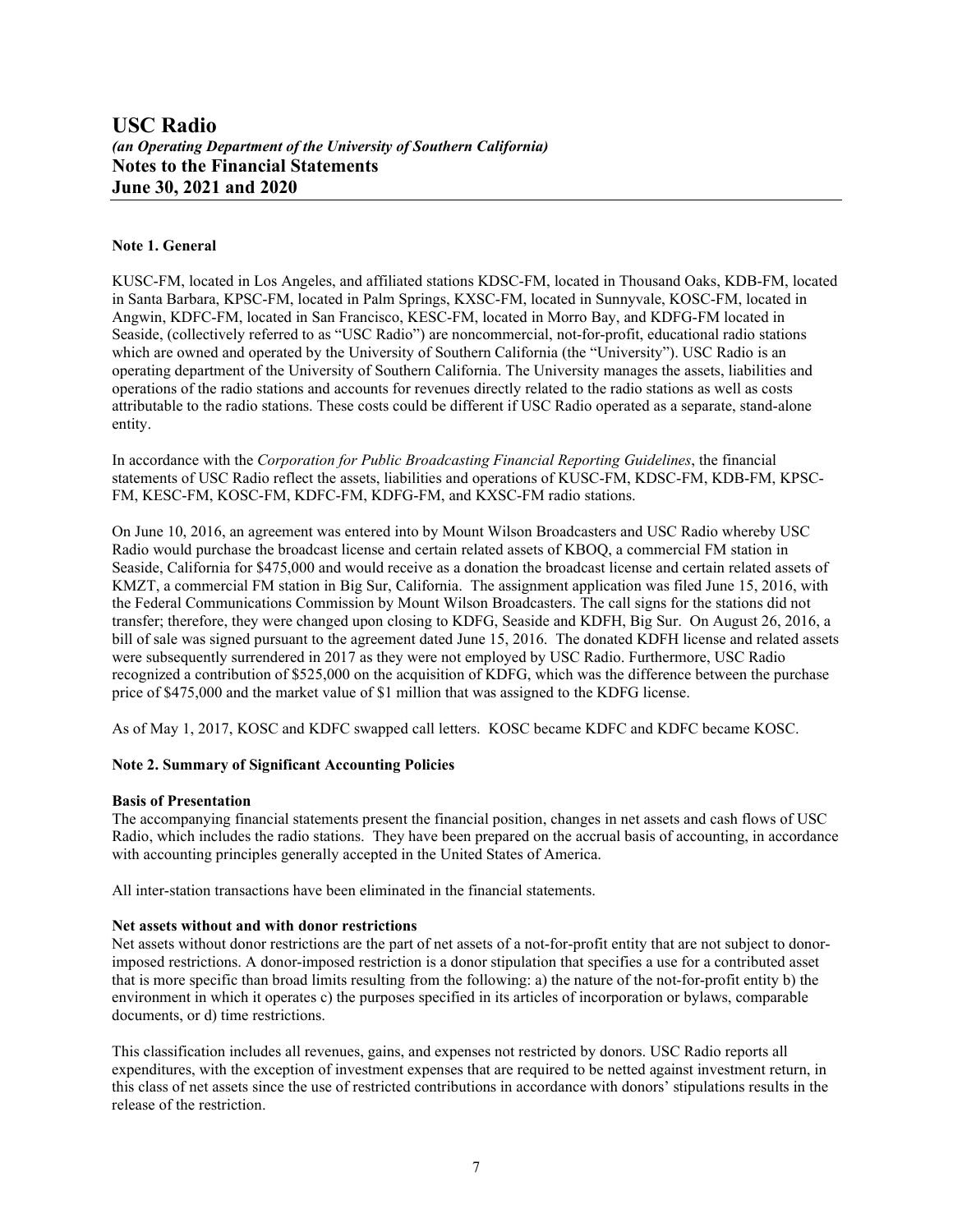#### **Note 2. Summary of Significant Accounting Policies (continued)**

The part of net assets of a not-for-profit entity that is subject to donor-imposed restrictions includes contributions for which donor imposed restrictions have not been met (primarily future capital projects), endowment and unappropriated endowment appreciation, charitable remainder unitrusts, pooled income funds, gift annuities and pledges receivable which are included in net assets with donor restrictions.

In January 2020, the World Health Organization declared the novel strain of coronavirus ("COVID-19") a Public Health Emergency of International Concern. The outbreak of COVID-19 has caused domestic and global disruption in operations for institutions of higher education. In addition, COVID-19 has negatively impacted the financial markets and may continue to materially affect the returns on and value of USC Radio's investments and/or endowment. Other adverse consequences of COVID-19 or any other similar outbreaks in the future may have a negative effect on USC Radio's various revenue streams.

On March 27, 2020, the Federal Government passed the CARES Act (Coronavirus Aid, Relief, and Economic Stimuus Act). CARES Act funds were provided by Congress to help public television and radio stations maintain local programming and services threatened by declines in non-federal revenue sources during the current economic decline triggered by COVID-19. CPB distributed these funds to eligible Community Service Grant (CSG) receipients in April 2020. In FY20, CPB provided stabilization funds to USC Radio in the amount of \$75,000. KUSC recognized \$75,000 as other revenue in FY20.

#### **Recent Accounting Pronouncements:**

In February 2016, the FASB issued ASU 2016-02, *Leases (Topic 842)*. The standard requires recognition of rights and obligations arising from lease contracts, including existing and new arrangements, as assets and liabilities on the statements of financial position. This ASU is effective for annual reporting periods beginning after December 15, 2019. In July 2018, the FASB issued ASU 2018-11, *Leases (Topic 842): Targeted Improvements*, which provides an optional transition method of applying the new lease standard. Topic 842 can be applied using either a modified retrospective approach at the beginning of the earliest period presented, or, as permitted by ASU 2018-11, at the beginning of the period in which it is adopted. USC Radio adopted Topic 842 on July 1, 2020 (the effective date). Prior period amounts have not been adjusted in connection with the adoption of this standard. As part of this adoption, USC Radio elected the 'package of practical expedients', an option which permits it to not reassess prior conclusions about (i) lease identification, (ii) lease classification and (iii) initial direct costs under the new standard. USC Radio also elected the 'hindsight practical expedient' to determine the lease term for existing leases, which permits entities to consider available information prior to the effective date of the new guidance as to the actual or likely exercise of options to extend or terminate the lease. Additionally, USC Radio elected not to record leases with an initial term of 12 months or less on the statement of financial position. Furthermore, USC Radio has lease agreements with non-lease components that relate to the lease components. USC Radio did not elect the practical expedient to account for non-lease components and lease components combined and will continue to account for non-lease components and lease components separately. Additional information, including qualitative and quantitative disclosures, is included in Note 9. Leases.

In August 2018, the FASB issued ASU 2018-13, *Fair Value Measurement (Topic 820) Disclosure Framework— Changes to the Disclosure Requirements for Fair Value Measurement*. This standard removes certain disclosures, modifies certain disclosures and adds additional disclosures related to fair value measurement. USC Radio adopted ASU 2018-13 for the fiscal year ended June 30, 2021. Adoption did not have a material impact on the USC Radio financial statements.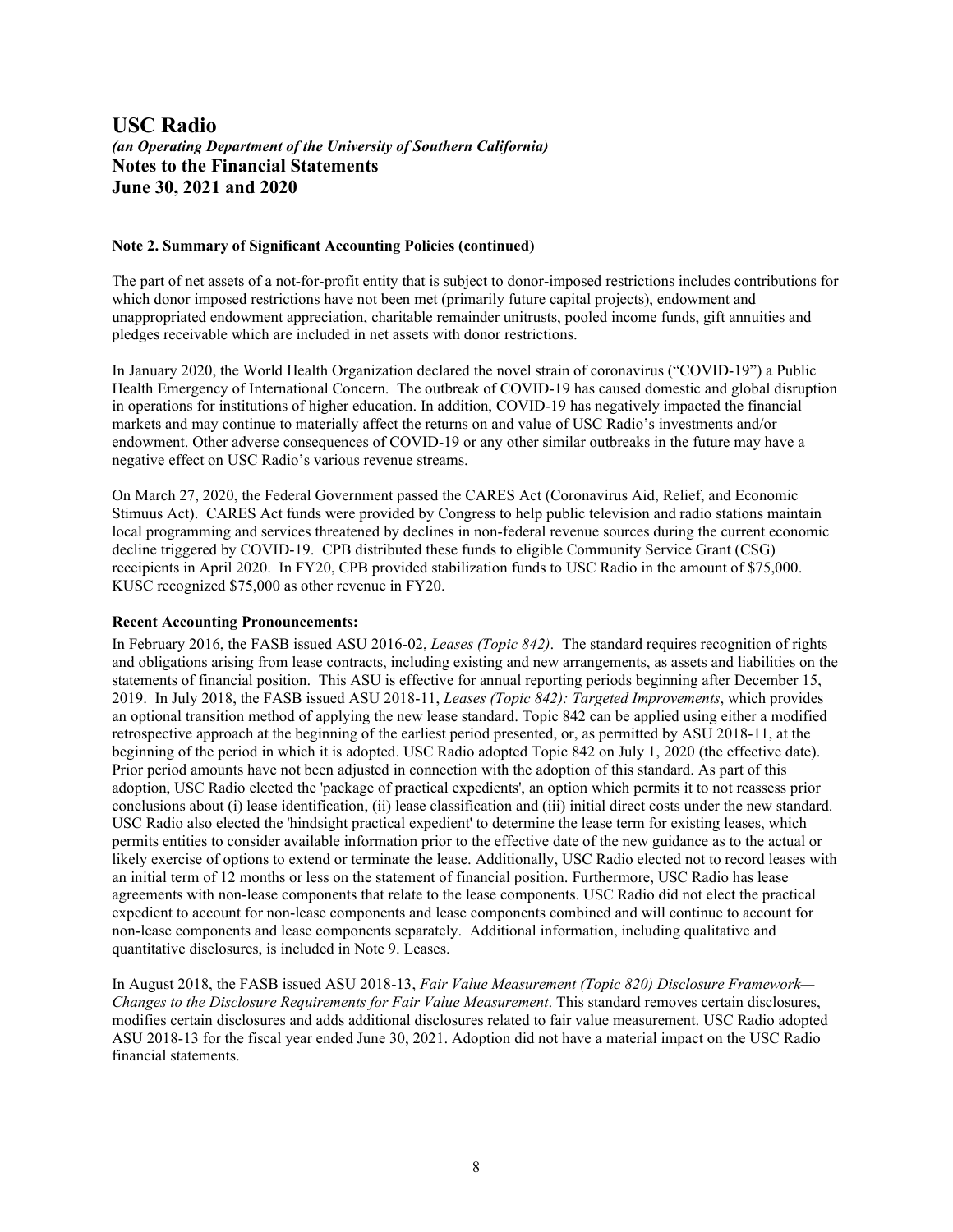#### **Note 2. Summary of Significant Accounting Policies (continued)**

#### **Summarized Comparative Information**

The financial statements include certain prior-year summarized comparative information in total but not by net asset category. Such information does not include sufficient detail to constitute a presentation in conformity with accounting principles generally accepted in the United States of America. Accordingly, such information should be read in conjunction with USC Radio's financial statements for the year ended June 30, 2020 from which the summarized financial information was derived.

#### **Cash and Cash Equivalents**

All highly liquid investments with original maturities of three months or less are considered to be cash equivalents. Cash equivalents that are part of USC Radio's investment portfolio are reported as investments.

#### **Investments**

Investments are stated at fair value. Net appreciation (depreciation) in the fair value of investments, which consists of realized gains or losses and the unrealized appreciation (depreciation) on those investments, is shown on the Statement of Activities.

Investments included units in the University's pooled investment fund. The University's pooled investment fund invests in bonds, stocks, hedge funds, private capital and other investments. The value of USC Radio's investment in the pooled investment fund is reported based on its percentage of investment in relation to the entire pool. Real estate received in connection with charitable gift annuities and outright gift of the donor's estate is recorded at fair value at the date of gift.

USC Radio applies the provision of Financial Accounting Standards Board ("FASB") Accounting Standards Codification ("ASC") 820, *Fair Value Measurements*, which defines fair value as the exchange price that would be received for an asset or paid to transfer a liability (an exit price) in the principal or most advantageous market for the asset or liability in an orderly transaction between market participants on the measurement date.

The following describes the hierarchy of inputs used to measure fair value and the primary valuation methodologies used by USC Radio for financial instruments measured at fair value on a recurring basis. The three levels of inputs are as follows:

- Level I Quoted prices in active markets for identical assets or liabilities.
- Level II Inputs other than Level I that are observable, either directly or indirectly, such as quoted prices for similar assets or liabilities; quoted prices in markets that are not active; or other inputs that are observable or can be corroborated by observable market data for substantially the same term of the assets or liabilities.
- Level III Unobservable inputs that are supported by little or no market activity and that are significant to the fair value of the assets or liabilities.

A financial instrument's categorization within the valuation hierarchy is based upon the lowest level of input that is significant to the fair value measurement. USC Radio considers additional factors in appropriately classifying the investments in the fair value hierarchy. An investment is generally classified as Level II if USC Radio has the ability to withdraw its investment with the investment fund at net asset value at the measurement date. An investment is generally classified as Level III if USC Radio does not have the ability to withdraw its investment with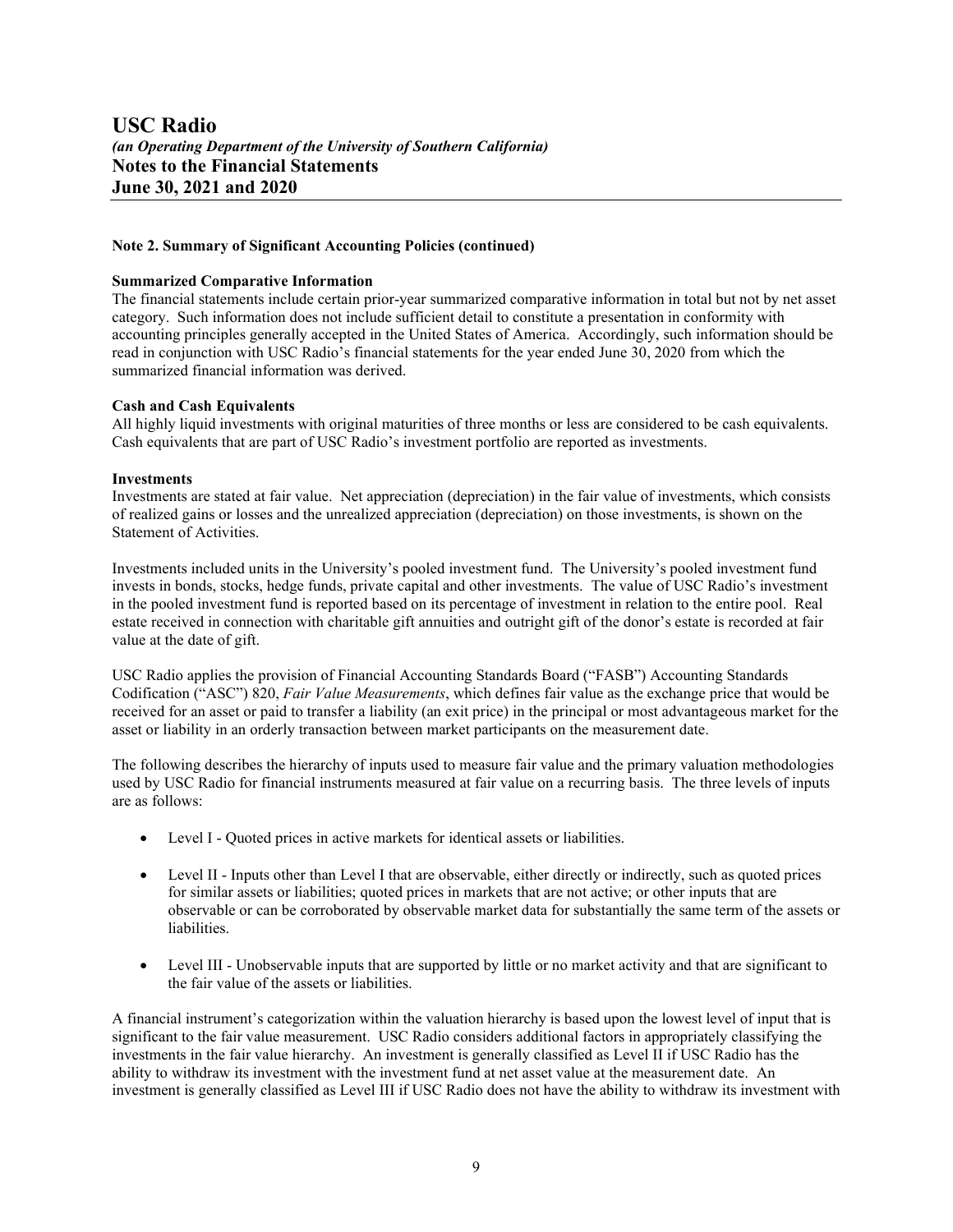#### **Note 2. Summary of Significant Accounting Policies (continued)**

the investment fund at net asset value, such as investments in closed-end funds, "side pockets", or funds with suspended withdrawals imposed (if any).

#### **Property and Equipment**

Property and equipment is stated at cost or estimated fair value determined at the date of contribution. Depreciation is computed on a straight-line basis over the estimated useful lives of the assets ranging from 4 to 50 years.

#### **FCC Licenses (Indefinite Lived Intangible Assets)**

In accordance with ASC 350, USC Radio determined the FCC broadcasting licenses are indefinite lived. Indefinite lived intangible assets are stated at estimated fair value determined as of the date of purchase and will not be amortized. The licenses will be tested for impairment annually. Specifically, the carrying value of the individual licenses is compared to the fair value of comparable stations recently sold. If the fair value is below the carrying amount, the asset will be impaired.

#### **Leases**

USC Radio determines if an arrangement is a lease or contains a lease at inception of a contract. A contract is determined to be or contain a lease if the contract conveys the right to control the use of identified property, plant, or equipment (an identified asset) in exchange for consideration. USC Radio determines these assets are leased because it has the right to obtain substantially all of the economic benefit from and the right to direct the use of the identified asset. Right-of-use assets represent the right to use an underlying asset for the lease term, and lease liabilities represent the obligation to make lease payments arising from the lease, measured on a discounted basis. At lease inception, the lease liability is measured at the present value of the lease payments over the lease term. For operating leases, the right-of-use asset equals the lease liability adjusted for any initial direct costs, prepaid or deferred rent, and lease incentives. For the initial and subsequent measurement of all lease liabilities, the discount rate is based on the rate implied within the lease or is based on the university's incremental borrowing rate using a period comparable with the lease term. The lease term will include options to extend or to terminate the lease that USC Radio is reasonably certain to exercise. Operating lease expense is recognized on a straight-line basis over the lease term. USC Radio's lease agreements do not contain any material residual value guarantees or restrictive covenants.

#### **Contributions**

Contributions and grants without donor restrictions are recognized as revenue when received. Unconditional promises to give are recorded as contributions when received at the net present value of the amounts expected to be collected. USC Radio has determined that any donor-imposed restrictions of contributions for current or developing programs and activities are generally met within the operating cycle of USC Radio and therefore, USC Radio's policy is to record these net assets as without donor restrictions.

Donor-restricted contributions, which are received and either spent or deemed spent within the same year, are reported as revenue without donor restrictions.

#### **Due from the University of Southern California**

Due from the University of Southern California represents unexpended gift and grant funds maintained in the University's working capital funds.

#### **Annuities**

The actuarial liability for annuities payable includes gift annuities and unitrusts which are based on the present value of future payments using discount rates ranging from 2.70% to 6.00%. The liabilities are adjusted during the terms of the trust for changes in the fair value of the assets, accretion of discounts, and other changes in the estimates of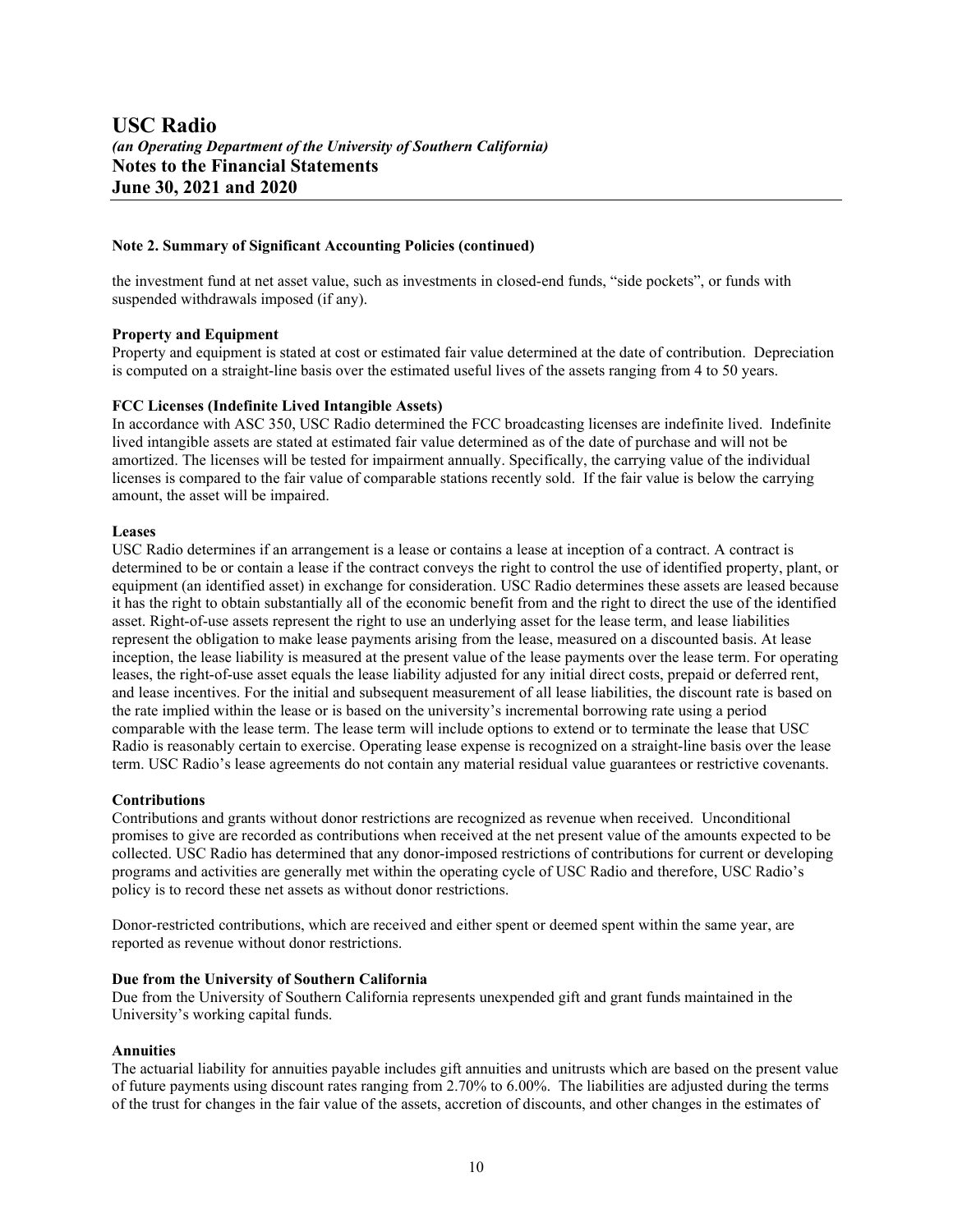#### **Note 2. Summary of Significant Accounting Policies (continued)**

future benefits. The valuation followed generally accepted actuarial methods and was based on the requirements of FASB ASC 958, Not-for-Profit Entities. The 2012 Individual Annuity Mortality Basic Table (without margin) for Males and Females with Projection Scale G2 for Males and Females were used in the valuations.

#### **Subscription, Associate and Individual Contribution Revenue**

Subscriptionm associate and individual contribution revenue which primarily consists of cash donations from donors through fundraising activities is recorded when received. Fundraising expenses related to promotional items distributed to subscribers are recognized as incurred. All promotional items are mailed at the time subscriptions are made; therefore, no liability is recognized in the financial statements. Other revenues without donor restrictions are recognized as earned.

#### **Corporation and Foundation Revenue**

Under ASC 606, revenue is recognized when a customer obtains control of promised goods or services (the performance obligation) in an amount that reflects the consideration USC Radio expects to receive in exchange for those goods or services (the transaction price). Revenue is recognized as the performance obligations are satisfied. USC Radio corporation and foundation revenue is primarily derived from the planning and execution of on-air spots known as underwriting revenue. The transaction price of a contract is allocated to each distinct performance obligation based on its relative stand-alone selling price set by an agreed fee or rate per hour and is recognized as revenue when, or as, the customer receives the benefit of the performance obligation. All customer contracts provide that USC Radio is entitled to consideration for services performed to date based on the agreed upon transaction price stated in the contract. USC Radio bills the customer on a monthly basis with payment terms that are due upon receipt of the invoice. Accordingly, USC Radio satisfies its performance obligation within the same fiscal year as contracts with customers for underwriting spots typically are satisfied within a week's timeframe. USC Radio recognized \$787,474 and \$1,778,953 in revenues from underwriting activities accounted for as contracts with customers for the years ended June 30, 2021 and 2020, respectively. Those revenues are combined with contribution and grant revenues in the statements of activities. For the years ended June 30, 2021 and 2020, USC Radio recognized \$1,241,828 and \$909,668, respectively, of contribution and grant revenue in corporation and foundation revenue on the statement of activities.

#### **Use of Estimates**

The preparation of financial statements in conformity with accounting principles generally accepted in the United States of America requires management to make estimates and assumptions that affect the reported amounts of assets and liabilities and disclosure of contingent assets and liabilities at the date of the financial statements and the reported amounts of revenues and expenses during the reporting period. Actual results could differ from those estimates.

#### **Note 3. Liquidity and Availability**

USC Radio's liquidity is supported by the financial assets of the University which are sufficient to cover the liquidity needs of USC Radio. The University's financial assets available within one year of the date of the statement of financial position for general expenditures at June 30, 2021 and 2020, was \$3,114,328,000 and \$3,363,758,000, respectively.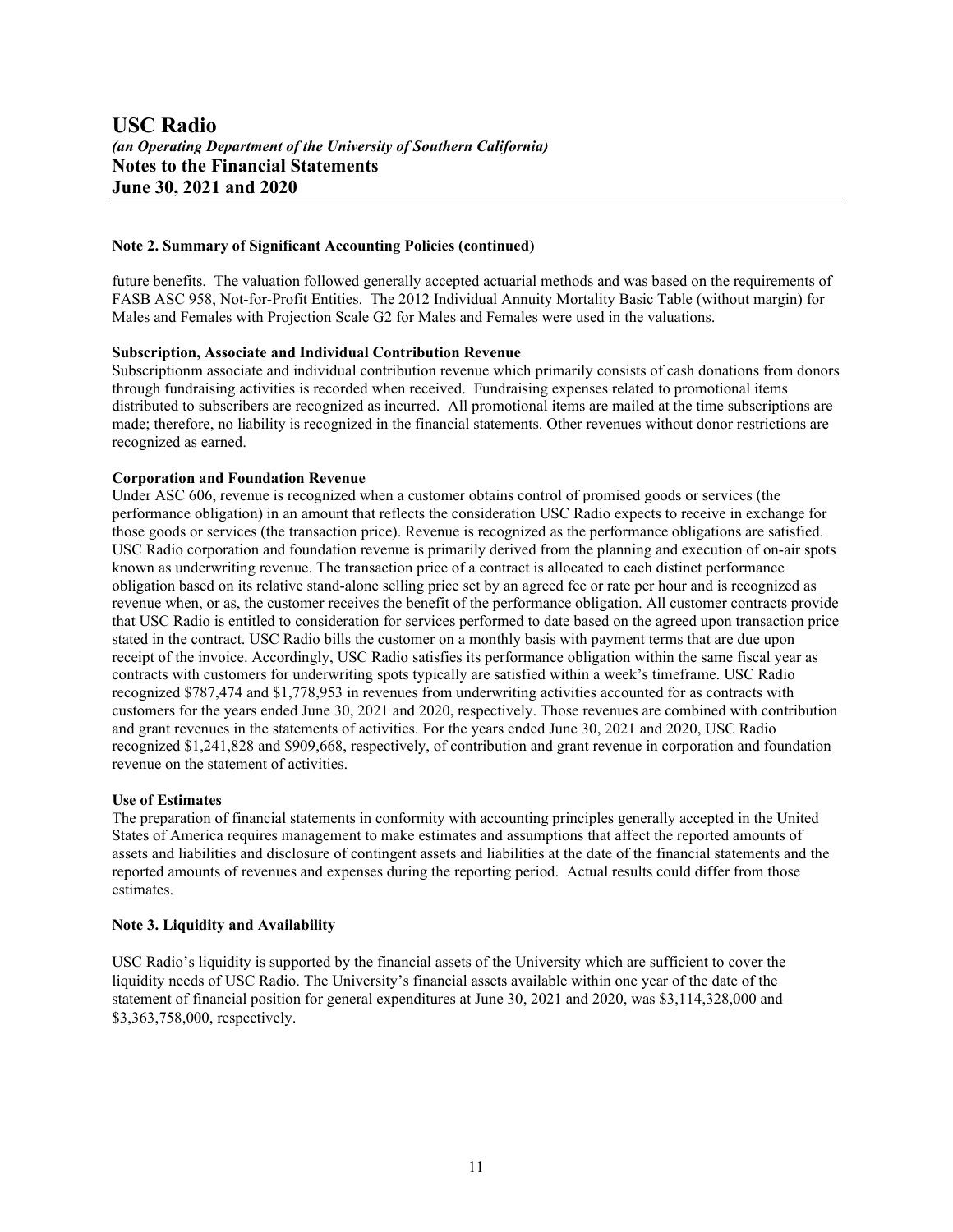#### **Note 4. Investments**

As of June 30, 2021 and 2020, \$1,382,389 and \$1,192,270 of investments, respectively, relate to gift annuities and life estates for which the University is the trustee but the funds are ultimately restricted for support of USC Radio.

The following table summarizes the financial instruments carried at fair value as of June 30, 2021, by the ASC 820 valuation hierarchy defined above:

| Investments:                      | Level 1 | Level II      | Level III | Total             |
|-----------------------------------|---------|---------------|-----------|-------------------|
| University pooled investment fund |         | 11.279.812 \$ |           | $-$ \$ 11.279.812 |
| Total Investments                 |         | 11.279.812 \$ |           | $-$ \$ 11.279.812 |

The following table summarizes the financial instruments carried at fair value as of June 30, 2020, by the ASC 820 valuation hierarchy:

| Investments:                      | Level 1 | Level II            | Level III     | Total     |
|-----------------------------------|---------|---------------------|---------------|-----------|
| University pooled investment fund |         | $-$ \$ 8.345,843 \$ | $ \mathbb{S}$ | 8.345.843 |
| Total Investments                 |         | $-$ \$ 8.345.843 \$ |               | 8.345.843 |

#### **Note 5. Property and Equipment**

Property and equipment consist of:

|                                                 | 2021        | 2020                     |
|-------------------------------------------------|-------------|--------------------------|
| <b>Buildings</b>                                | 3.025.301   | $\overline{\phantom{0}}$ |
| Equipment                                       | 1.902.422   | 1,673,273                |
| Less: Accumulated depreciation and amortization | (1,502,392) | (1,261,294)              |
| Total                                           | 3.425.331   | 411 979                  |

Depreciation and amortization expense for the years ended June 30, 2021 and 2020 amounted to \$241,099 and \$72,946, respectively.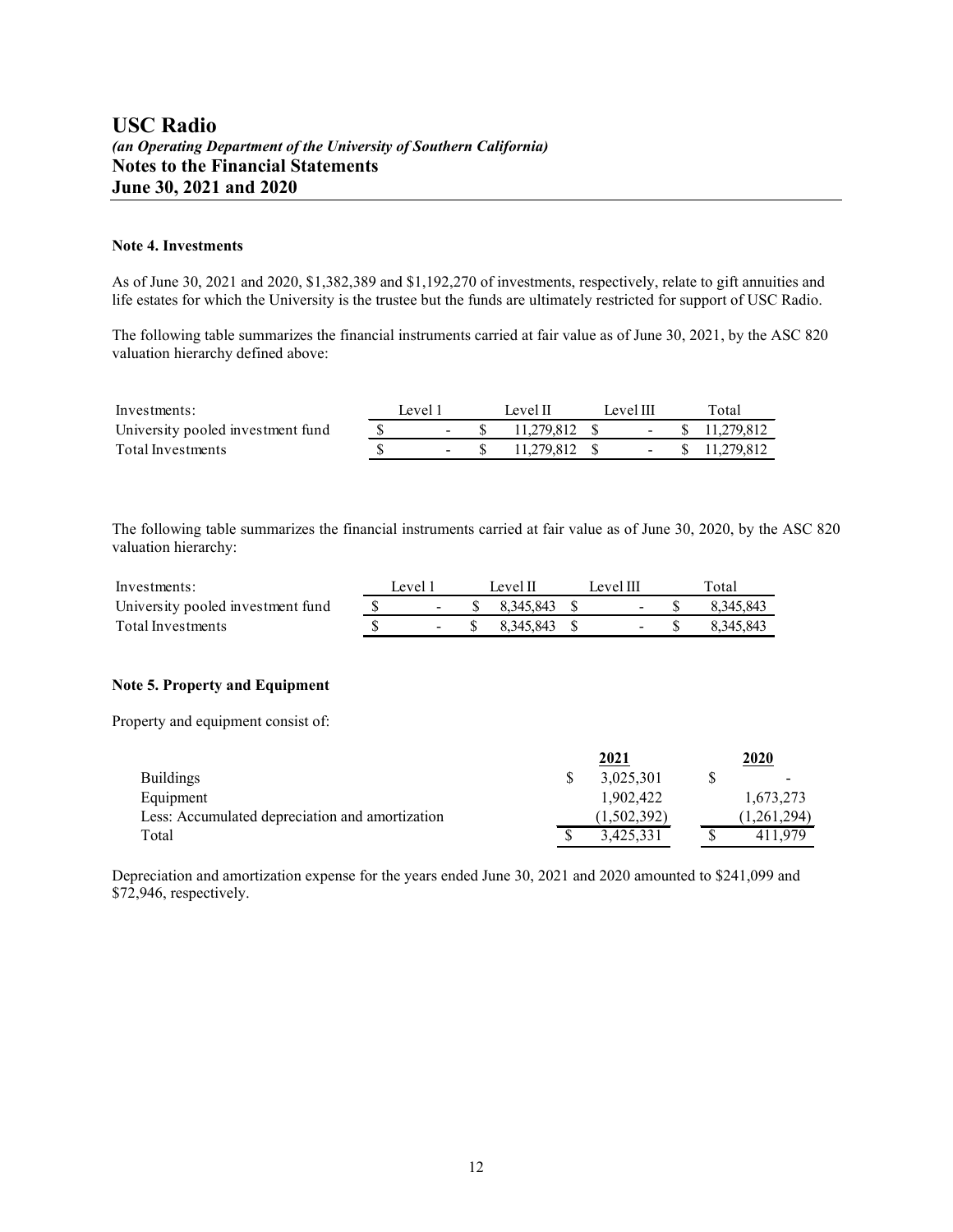#### **Note 6. Intangible Assets**

KUSC has acquired various FCC licenses, which it treats as indefinite lived intangible assets.

|                                 | 2021          | 2020         |
|---------------------------------|---------------|--------------|
| KXTY (referred to as 'KESC-FM') | 900,000<br>\$ | 900,000<br>S |
| KNDL (referred to as 'KDFC-FM') | 2,250,000     | 2,250,000    |
| KCNL (referred to as KXSC-FM')  | 7,502,700     | 7,502,700    |
| K212AA                          | 205,000       | 205,000      |
| KUSF (referred to as KOSC-FM')  | 3,840,019     | 3,840,019    |
| <b>KDB</b>                      | 1,400,000     | 1,400,000    |
| <b>KDFG</b>                     | 1,000,000     | 1,000,000    |
| <b>Total</b>                    | \$17,097,719  | \$17,097,719 |

#### **Note 7. Net Assets**

Net assets with donor imposed restrictions under annuity trust agreements represent funds previously collected but not yet expended or released from their restrictions. At June 30, 2021 and 2020, the net assets with donor restrictions balance of \$1,015,481 and \$1,289,153, respectively, related to annuity trust agreements and pledges receivables. At June 30, 2021 and 2020, net assets with donor imposed restrictions balance of \$7,703,050 and \$5,565,448, respectively, comprised of pledges and an investment in perpetuity of which the income is expendable to support educational activity.

#### **Note 8. Endowment**

The University's Board of Trustees has interpreted the "Uniform Prudent Management of Institutional Funds Act" (UPMIFA) as requiring the preservation of the original gift as of the gift date of the donor-restricted endowment funds absent explicit donor stipulations to the contrary. As a result of this interpretation, the University classifies as With Donor Restrictions (a) the original value of gifts donated to the endowment, (b) the original value of subsequent gifts to the endowment, and (c) accumulations to the endowment made in accordance with the direction of the applicable donor gift instrument at the time the accumulation is added to the fund.

In accordance with UPMIFA, the University considers various factors in making a determination to appropriate or accumulate endowment funds including: duration and preservation of the fund, economic conditions, effects of inflation or deflation, expected return on the funds and other economic resources of the University.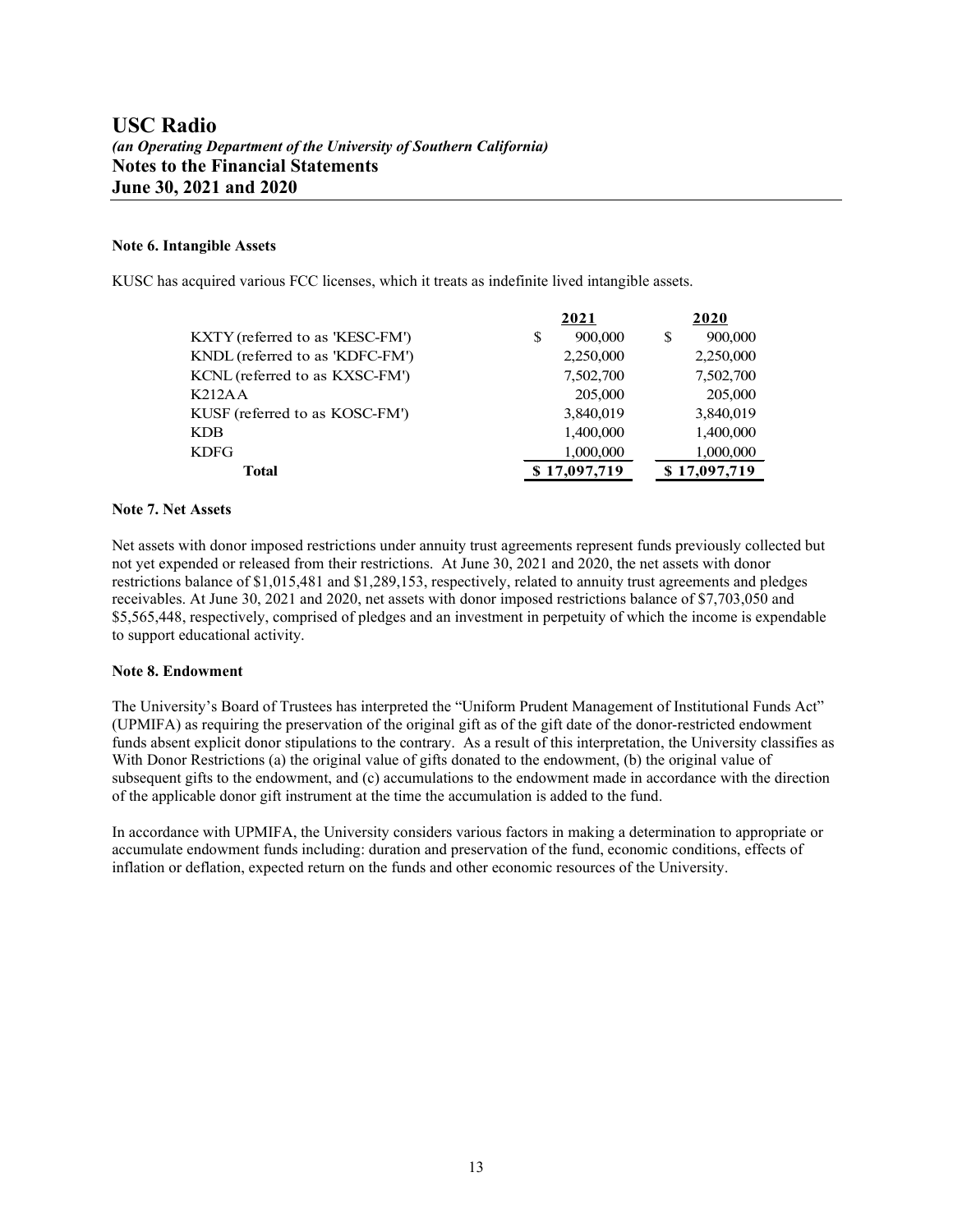### **Note 8. Endowment (continued)**

Endowment net asset composition by type of fund consists of the following:

|                                                                      |                                             |    | 2021                                     |    |                        |
|----------------------------------------------------------------------|---------------------------------------------|----|------------------------------------------|----|------------------------|
|                                                                      | <b>Without Donor</b><br><b>Restrictions</b> |    | <b>With Donor</b><br><b>Restrictions</b> |    | <b>Total</b>           |
| Donor-restricted endowment funds<br>Board-designated endowment funds | \$<br>2,282,846                             | S  | 7,614,577                                | \$ | 7,614,577<br>2,282,846 |
| Total endowment funds                                                | 2,282,846                                   | \$ | 7,614,577                                | S  | 9,897,423              |
|                                                                      |                                             |    | 2020                                     |    |                        |
|                                                                      | <b>Without Donor</b><br><b>Restrictions</b> |    | <b>With Donor</b><br><b>Restrictions</b> |    | Total                  |
| Donor-restricted endowment funds<br>Board-designated endowment funds | \$<br>1,673,195                             | \$ | 5,480,378                                | S  | 5,480,378<br>1,673,195 |
| Total endowment funds                                                | \$<br>1,673,195                             | \$ | 5,480,378                                | \$ | 7,153,573              |

Changes in endowment net assets consist of the following:

|                                                       | Year ended June 30, 2021 |                                             |   |                                          |   |              |  |  |
|-------------------------------------------------------|--------------------------|---------------------------------------------|---|------------------------------------------|---|--------------|--|--|
|                                                       |                          | <b>Without Donor</b><br><b>Restrictions</b> |   | <b>With Donor</b><br><b>Restrictions</b> |   | <b>Total</b> |  |  |
| <b>Endowment net assets,</b><br>beginning of year     | \$                       | 1,673,194                                   | S | 5,480,379                                | S | 7,153,573    |  |  |
| Total investment return, net                          |                          | 688,528                                     |   | 2,284,144                                |   | 2,972,672    |  |  |
| Gifts and transfers                                   |                          |                                             |   | 111,227                                  |   | 111,227      |  |  |
| Appropriation of endowment assets<br>for expenditures |                          | (78, 876)                                   |   | (261, 173)                               |   | (340,049)    |  |  |
| <b>Endowment net assets</b><br>as of June 30, 2021    | \$                       | 2,282,846                                   | S | 7,614,577                                | S | 9,897,423    |  |  |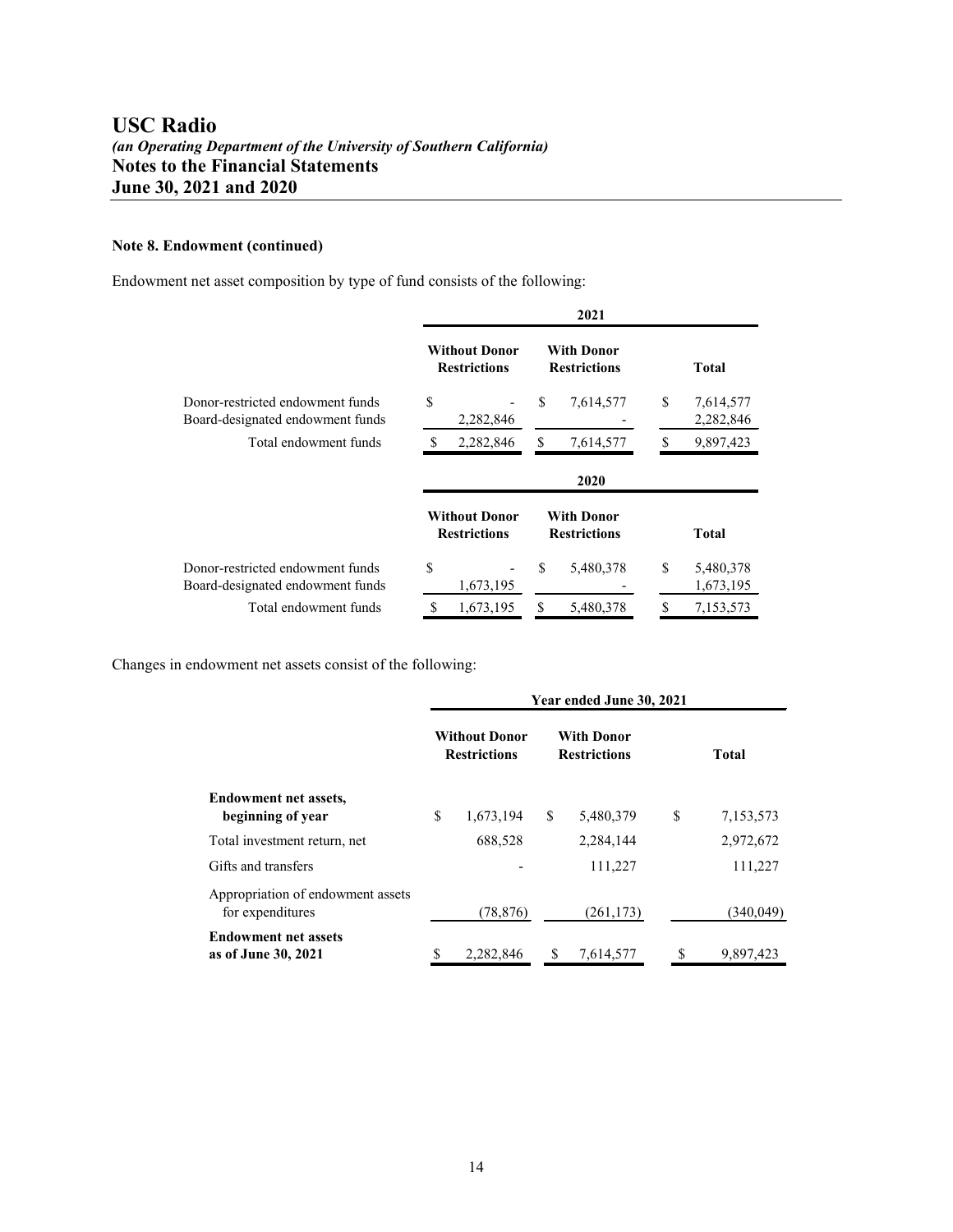#### **Note 8. Endowment (continued)**

|                                                       | Year ended June 30, 2020 |                                                                                         |    |            |   |  |              |  |  |
|-------------------------------------------------------|--------------------------|-----------------------------------------------------------------------------------------|----|------------|---|--|--------------|--|--|
|                                                       |                          | <b>Without Donor</b><br><b>With Donor</b><br><b>Restrictions</b><br><b>Restrictions</b> |    |            |   |  | <b>Total</b> |  |  |
| <b>Endowment net assets,</b>                          |                          |                                                                                         |    |            |   |  |              |  |  |
| beginning of year                                     | \$                       | 1,708,719                                                                               | \$ | 5,493,664  | S |  | 7,202,383    |  |  |
| Total investment return, net                          |                          | 41,054                                                                                  |    | 130,231    |   |  | 171,285      |  |  |
| Gifts and transfers                                   |                          |                                                                                         |    | 105,000    |   |  | 105,000      |  |  |
| Appropriation of endowment assets<br>for expenditures |                          | (76, 579)                                                                               |    | (248, 516) |   |  | (325,095)    |  |  |
| <b>Endowment net assets</b><br>as of June 30, 2020    | S                        | 1.673.194                                                                               | S  | 5,480,379  |   |  | 7,153,573    |  |  |

Endowments with donor restrictions are to be utilized and restricted for program support.

From time to time, the fair value of assets associated with individual donor-restricted endowment funds may fall below the value of the initial and subsequent donor gift amounts (deficit). When donor endowment deficits exist, they are classified as a reduction of net assets with donor restrictions. The University has interpreted UPMIFA to permit spending from underwater funds in accordance with the prudent measures required under the law. Deficits of this nature reported in net assets with donor restrictions were \$0 as of June 30, 2021 and 2020, respectively.

The University has adopted endowment investment and spending policies that attempt to provide a predictable stream of funding to programs supported by its endowment while seeking to maintain the purchasing power of endowment net assets. Under these policies, the return objective for the endowment assets, measured over a full market cycle, shall be to maximize the return against a blended index, based on the endowment's target allocation applied to the appropriate individual benchmarks. The University expects its endowment funds over time, to provide an average rate of return of approximately 6.6% annually. Actual returns in any given year may vary from this amount.

To achieve its long-term rate of return objectives, the University relies on a total return strategy in which are achieved through both capital appreciation (realized and unrealized gains) and current yield (interest and dividends). The University targets a diversified asset allocation that places greater emphasis on equity-based investments to achieve its long-term objectives within prudent risk constraints.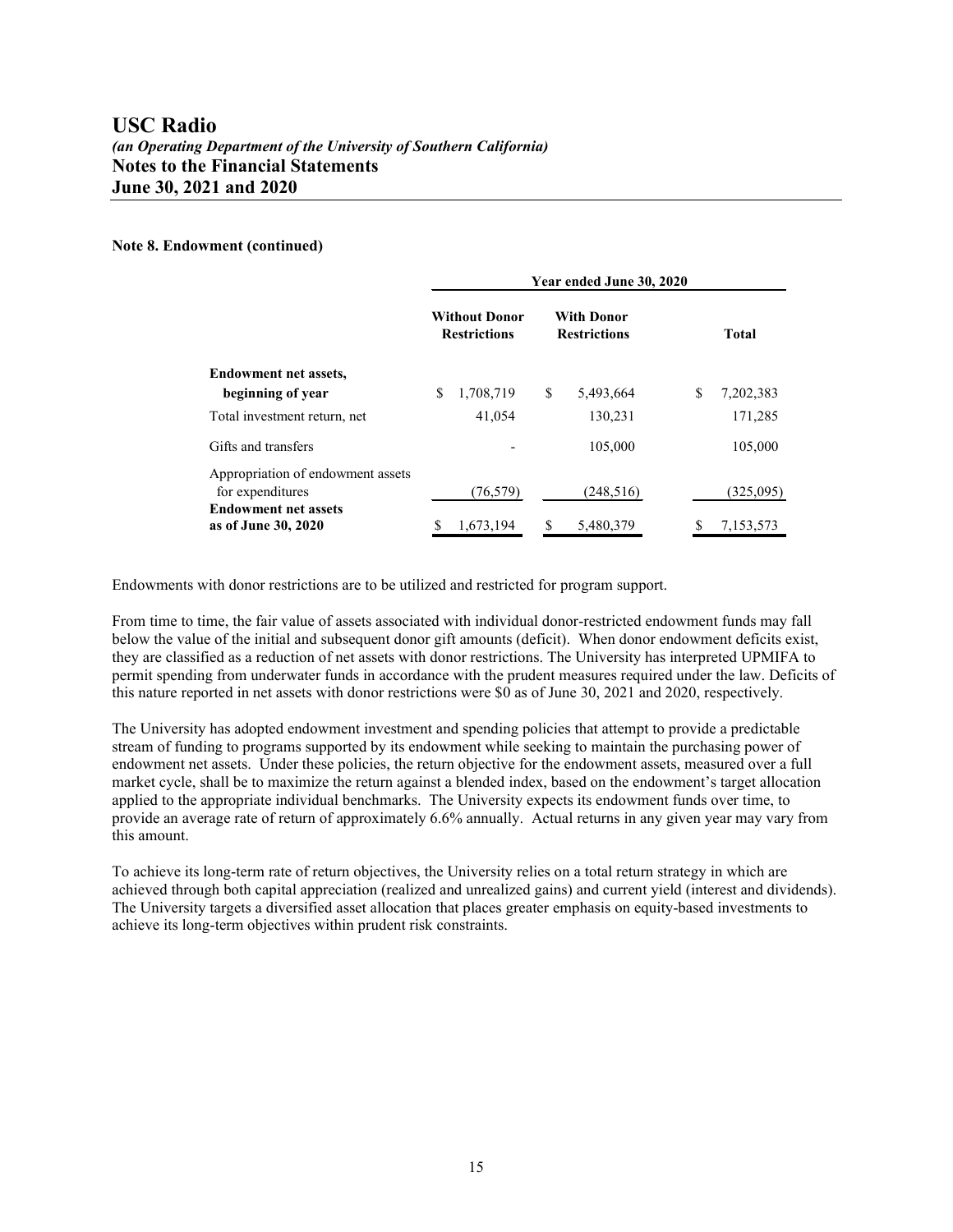#### **Note 9. Leases**

The University enters into lease agreements on behalf of USC Radio. The University is the lessee of space under non-cancellable operating leases. Total rent expense for the years ended June 30, 2021 and 2020 amounted to \$980,295 and \$498,146, respectively.

#### **Operating Leases**

The university has various equipment, vehicle and real estate leases for office space and housing that expire in various years through 2061. These leases generally contain renewal options for periods ranging from 2 years to 10 years and require the university to pay all executory costs (property taxes, maintenance, and insurance). The university is not reasonably certain the renewal options will be exercised and has not included them in the terms. Space leases contain customary escalation clauses, which are included in annual aggregate minimum rentals.

#### **Short-Term Leases**

The university has certain leases that are for a period of 12 months or less or contain renewals for periods of 12 months or less. The university does not include short-term leases within the balance sheet since it has elected the practical expedient to exclude these leases from right-of-use assets - operating leases and operating lease obligations. The value for these leases were immaterial for years ending June 30, 2021 and 2020.

#### **Operating Leases - Lessor**

The university has various leases in which it is the lessor. The university leases to others portions of certain buildings owned for retail, office, and medical office purposes. Leases are generally ten-year terms or less and are classified as operating leases. These leasing arrangements are not material to the consolidated financial statements.

The components of lease expense for the year ended June 30, are as follows:

|                                                                        | 2021        |
|------------------------------------------------------------------------|-------------|
| <b>Lease Expense</b>                                                   |             |
| Operating lease expense                                                | \$980,295   |
| Variable lease expense                                                 | 9,352       |
| Total                                                                  | \$989,647   |
| <b>Other Information</b>                                               |             |
| Cash paid for amounts included in the measurement of lease liabilities |             |
| Operating - Operating cash flows                                       | \$999,608   |
| Right-of-use assets obtained in the exchange for lease liabilities     |             |
| Operating leases                                                       | \$2,288,607 |
| Weighted-average remaining lease term                                  |             |
| Operating leases                                                       | 6.4 years   |
| Weighted-average discount rate                                         |             |
| Operating leases                                                       | $1.5\%$     |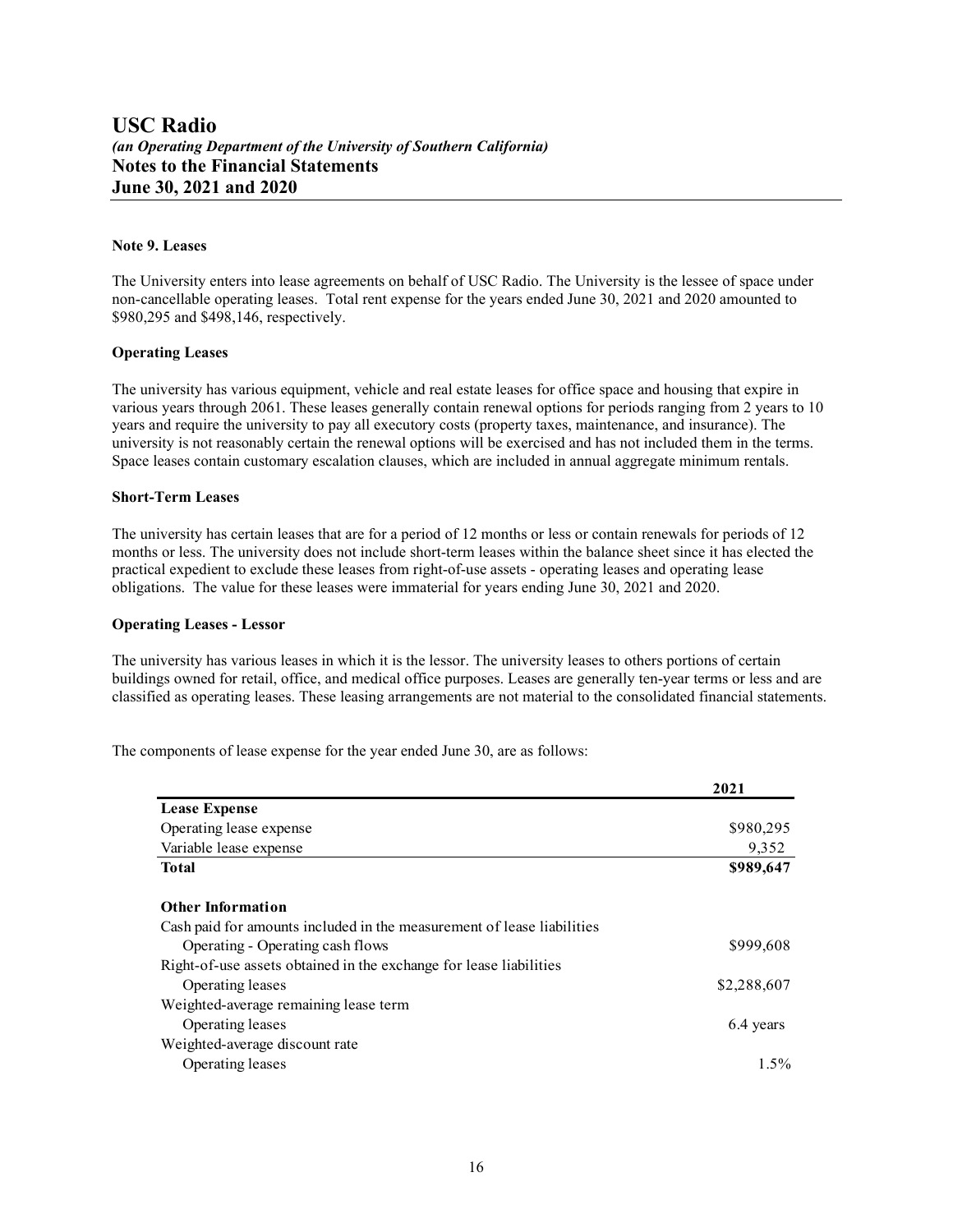### **Note 9. Leases (continued)**

Future aggregate minimum lease payments as of June 30, 2021, under operating leases are as follows:

| <b>Future minimum lease payments:</b>       | <b>Operating</b> |
|---------------------------------------------|------------------|
| 2022                                        | \$960,075        |
| 2023                                        | 908,720          |
| 2024                                        | 834,780          |
| 2025                                        | 765,701          |
| 2026                                        | 698,301          |
| Thereafter                                  | 952,707          |
|                                             | 5,120,284        |
| Less: amounts representing interest         | (241, 258)       |
| Present value of net minimum lease payments | \$4,879,026      |

Future minimum lease payments at June 30, 2020, prior to USC Radio's adoption of Topic 842, are as follows:

| <b>Future minimum lease payments:</b>       | <b>Operating</b> |
|---------------------------------------------|------------------|
| 2021                                        | \$929,626        |
| 2022                                        | 912,649          |
| 2023                                        | 870,566          |
| 2024                                        | 791,738          |
| 2025                                        | 728,456          |
| Thereafter                                  | 1,114,660        |
|                                             | 5,347,695        |
| Less: amounts representing interest         |                  |
| Present value of net minimum lease payments | \$5,347,695      |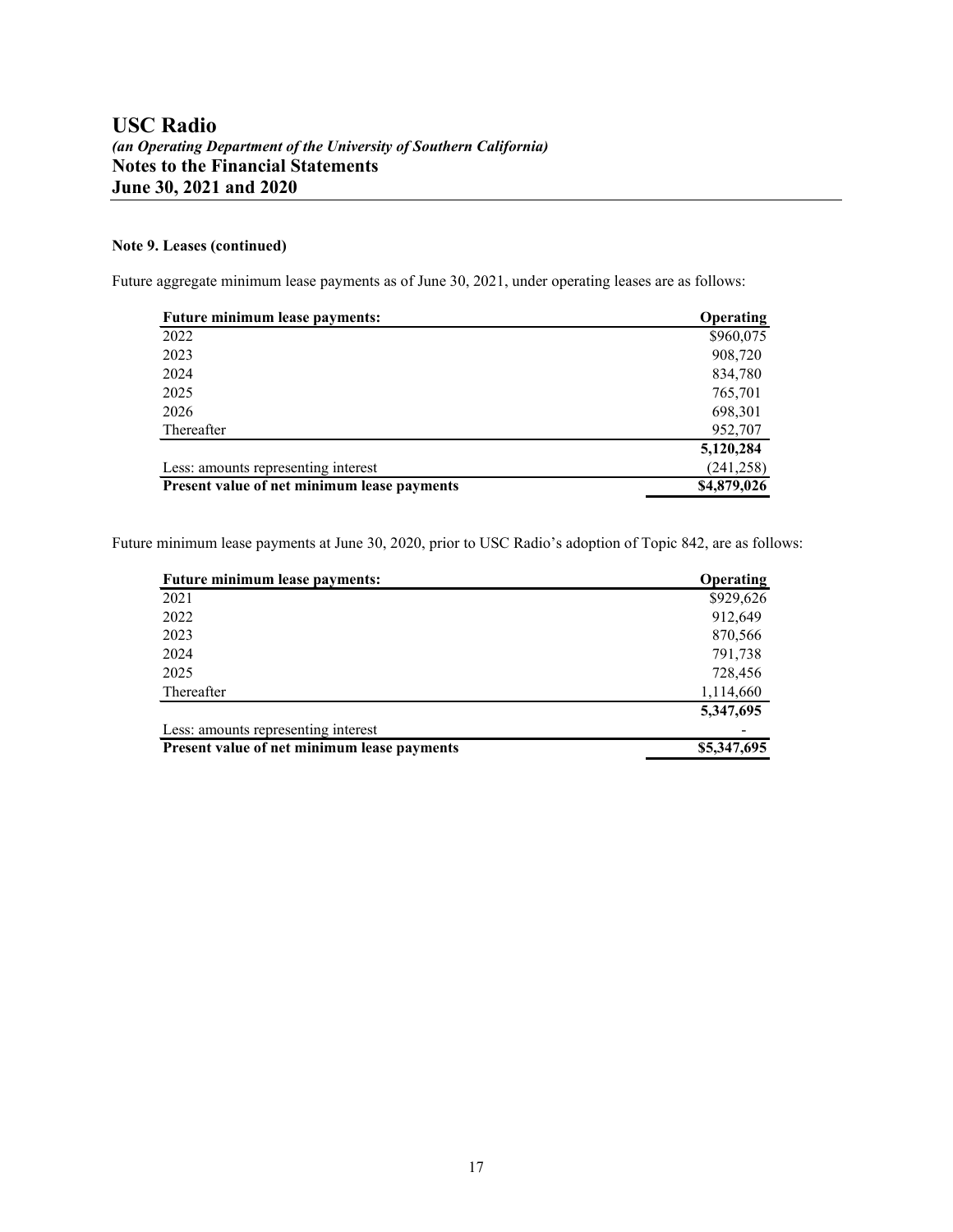#### **Note 10. Pledges Receivables**

Unconditional promises are included in the financial statements as pledges receivable with donor restrictions. Pledges are recorded after discounting using a rate of 4% to the present value of the future cash flows.

Unconditional promises are expected to be realized in the following periods:

|                                                                 | 2021        | 2020          |
|-----------------------------------------------------------------|-------------|---------------|
| In one year or less                                             | \$130,000   | \$<br>240,000 |
| Between one year and five years                                 | 224,520     | 591,751       |
| More than five years                                            |             |               |
| Less: Discount                                                  | (25, 271)   | (47,060)      |
| Total                                                           | 329,249     | \$<br>784,691 |
| Pledges receivable at June 30, have the following restrictions: | <u>2021</u> | 2020          |
| Endowment for departmental programs and activities              | S<br>88,473 | \$<br>85,070  |
| Departmental programs and activities                            | 240,776     | 699,621       |
| Total                                                           | \$ 329,249  | 784,691       |
|                                                                 |             |               |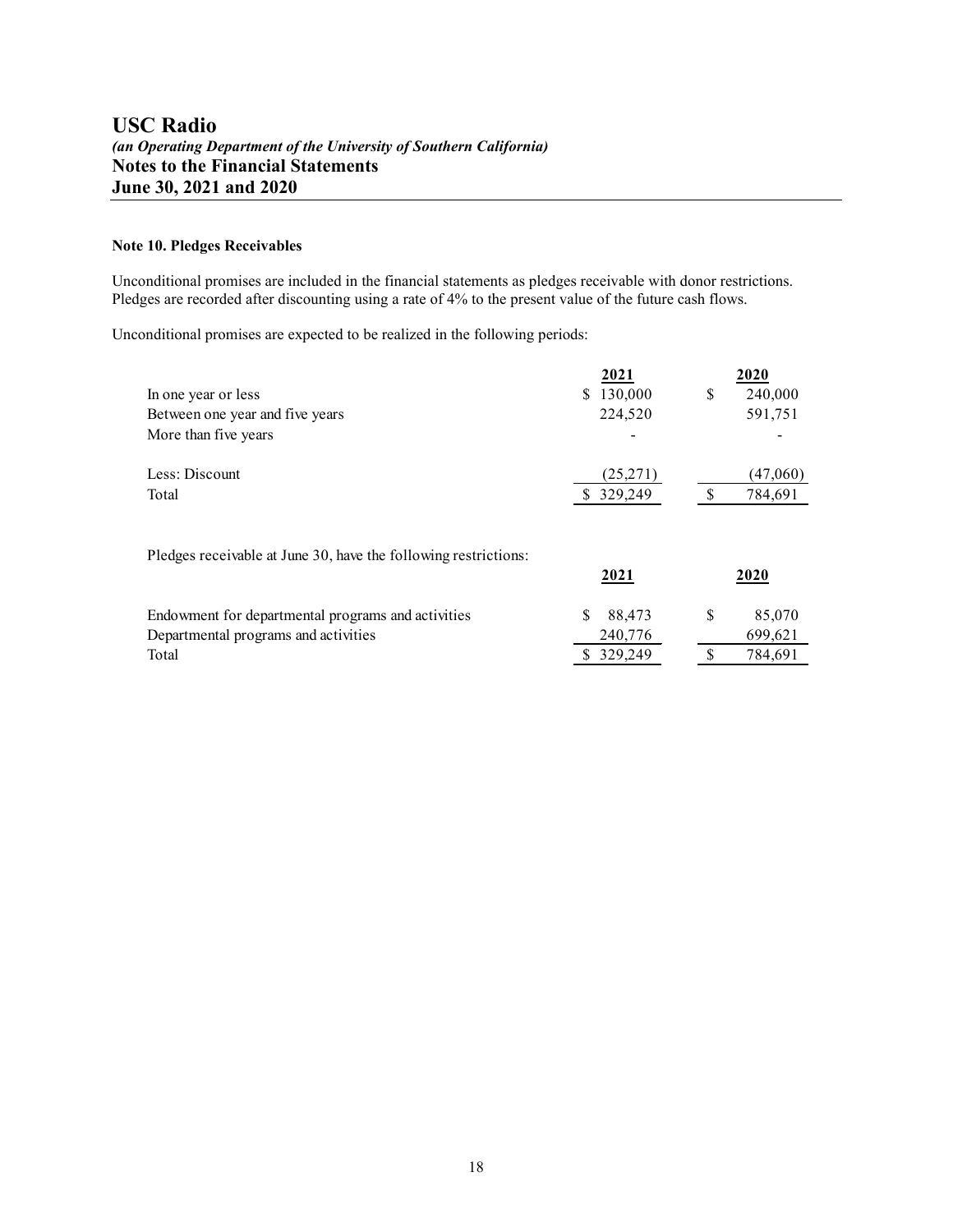#### **Note 11. Functional Expenses**

Expenses are presented below by functional classification in accordance with the overall service mission of USC Radio. Each functional classification displays all expenses related to the underlying operations by natural classification. Depreciation expense is allocated to the functional categories based on square footage occupancy.

For the year ended June 30, 2021, functional expense consists of the following:

|                                    |                     | Fringe          | Operating       |              | Year Ended    |
|------------------------------------|---------------------|-----------------|-----------------|--------------|---------------|
|                                    | <b>Compensation</b> | <b>Benefits</b> | <b>Expenses</b> | Depreciation | June 30, 2021 |
| Programming and Production         | \$2,741,919         | \$917,690       | \$1,176,017     | \$84,066     | \$4,919,692   |
| <b>Broadcast Operations</b>        | 706,040             | 236,523         | 1,580,941       | 43,870       | 2,567,374     |
| Fundraising                        | 514.932             | 172.502         | 1,251,604       | 33,709       | 1,972,747     |
| Unerwriting and Grant Solicitation | 836,625             | 280,270         | 894,342         | 34,964       | 2,046,201     |
| General and Administrative         | 634,475             | 203,429         | 1,357,464       | 38,165       | 2,233,533     |
| Web Development                    | 110,966             | 37.173          | 215,713         | 6,325        | 370,177       |
| <b>Total</b>                       | \$5,544,957         | \$1,847,587     | \$6,476,081     | \$241,099    | \$14,109,724  |

For the year ended June 30, 2020, functional expense consists of the following:

|                                    |              | Fringe          | <b>Operating</b> |              | <b>Year Ended</b> |
|------------------------------------|--------------|-----------------|------------------|--------------|-------------------|
|                                    | Compensation | <b>Benefits</b> | <b>Expenses</b>  | Depreciation | June 30, 2020     |
| Programming and Production         | \$2,373,060  | \$794,975       | \$1,178,084      | \$22,842     | \$4,368,961       |
| <b>Broadcast Operations</b>        | 374,530      | 125,468         | 1,634,383        | 11.218       | 2,145,599         |
| Fundraising                        | 785,637      | 261,547         | 1,428,267        | 13,010       | 2,488,461         |
| Unerwriting and Grant Solicitation | 1,000,772    | 335,259         | 1,048,739        | 12,534       | 2,397,304         |
| General and Administrative         | 692,551      | 195.291         | 1,352,802        | 11,776       | 2,252,420         |
| Web Development                    | 75,977       | 25,452          | 196,749          | 1,567        | 299,745           |
| <b>Total</b>                       | \$5,302,527  | \$1,737,992     | \$6,839,024      | \$72,947     | \$13,952,490      |

#### **Note 12. Related Party Transactions**

In fiscal year 2012, USC Radio entered into a bridge loan with USC for \$7,502,699 at 6% interest. The terms of the loan allow for USC Radio to pay down the loan as funds are available. There is no defined repayment schedule and USC Radio accrues interest based upon the principal and accumulated interest outstanding.

#### **Note 13. Tax Status**

The University of Southern California, which operates the radio stations, is generally exempt from federal income taxes under the provisions of Internal Revenue Code Section 501 (c)(3). The University is also generally exempt from payment of California state income, gift, estate and inheritance taxes.